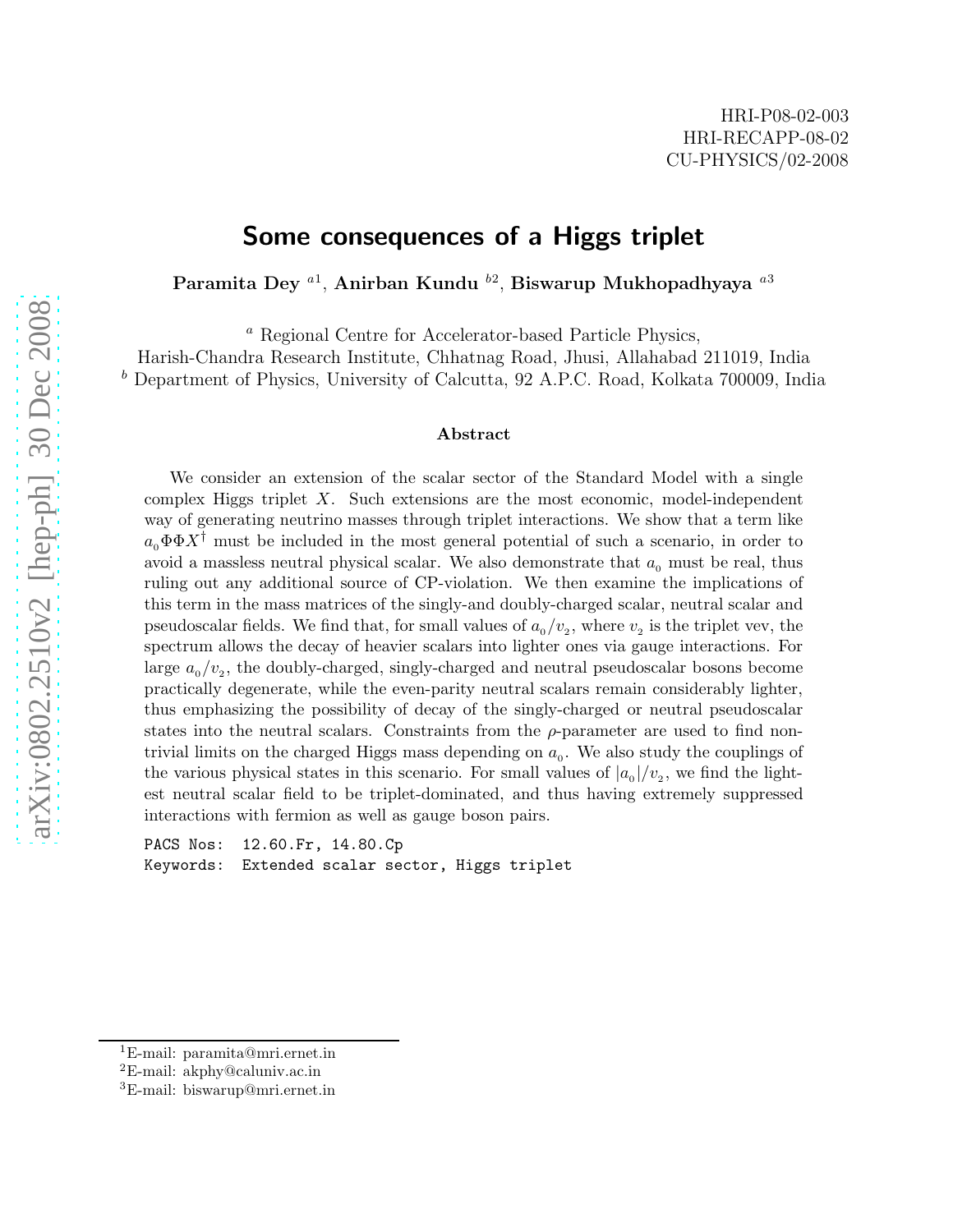## 1 Introduction

Even though the Standard Model (SM) of electroweak interactions has proven to be enormously successful, it is not obvious that a single Higgs doublet field is responsible for giving masses to the weakly interacting vector bosons and fermions [1]. While fermion masses can arise only through Yukawa couplings with Higgs doublets, gauge bosons can acquire masses from higher representations of  $SU(2)$  as well. Although phenomenological constraints such as that from the  $\rho$ -parameter restrict the vacuum expectation values (vev) of scalar multiplets higher than dimension 2 [2–5], such multiplets are not necessarily without phenomenological significance [6–9]. For example, Higgs triplets can generate Majorana masses for neutrinos once  $\Delta L = 2$ interactions are allowed, thereby avoiding the necessity of right-handed neutrinos [10]. Higgs triplets are also a part of the particle spectrum of some theories attempting stabilization of the electroweak symmetry scale, such as Little Higgs models, even in their relatively economical forms. Higher representations of scalars have some additional phenomenological implications such as  $WZ$  interactions of a singly charged scalar [11].

Extensions of the Higgs sector of the SM employing additional singlet [13], doublet [12, 14–18] as well as triplet fields [2–9] have frequently been considered in the literature. Among these the extensions involving Higgs triplets are particularly interesting, primarily because of their capacity to generate neutrino masses [10], as mentioned above. There are studies in this spirit on left-right symmetric models with or without supersymmetry [19, 20], the Little Higgs models [7], as also on situations with both complex and real scalar triplets whose vevs are related through a custodial symmetry [2, 3, 21]. Some of these scenarios imply rather interesting collider signals that has been at least partially explored in various studies [11, 22–25]. Such studies, as also information extracted on the mass spectrum, help not only in understanding the overall physics of electroweak symmetry breaking (EWSB), but also in probing the scalar potential as a specific component of the theory.

Since it is always helpful to get a model-independent perspective, we consider here a scenario with just the added component for neutrino mass generation, assuming one doublet  $(\Phi)$  and one complex triplet  $(X)$  scalar. In such a case (as opposed to one with complex as well as real triplets, with their vev's related), the vev of the triplet must be relatively small  $(\leq 12 \text{ GeV } [26])$ to satisfy the constraint on the  $\rho$ -parameter (which translates into a constraint arising from treelevel contributions to the electroweak precision variable T) [2–5]. The other important oblique parameter, namely, S, does not provide any serious constraint on this scenario (including the special inputs of this study outlined below), since the mixing of the triplet scalar with the doublet, being proportional to the triplet vev, is small [27].

The salient features of this study, and the new observations arising therefrom, are as follows:

- A term proportional to  $\Phi \Phi X^{\dagger}$  is retained in the scalar potential and not left out by invoking a discrete symmetry, as has often been done in recent studies [2, 3].
- It is seen that, when there is no real scalar triplet, leaving out the above trilinear term (which adds a dimension-full parameter to the Lagrangian [28]) implies a global  $O(2)$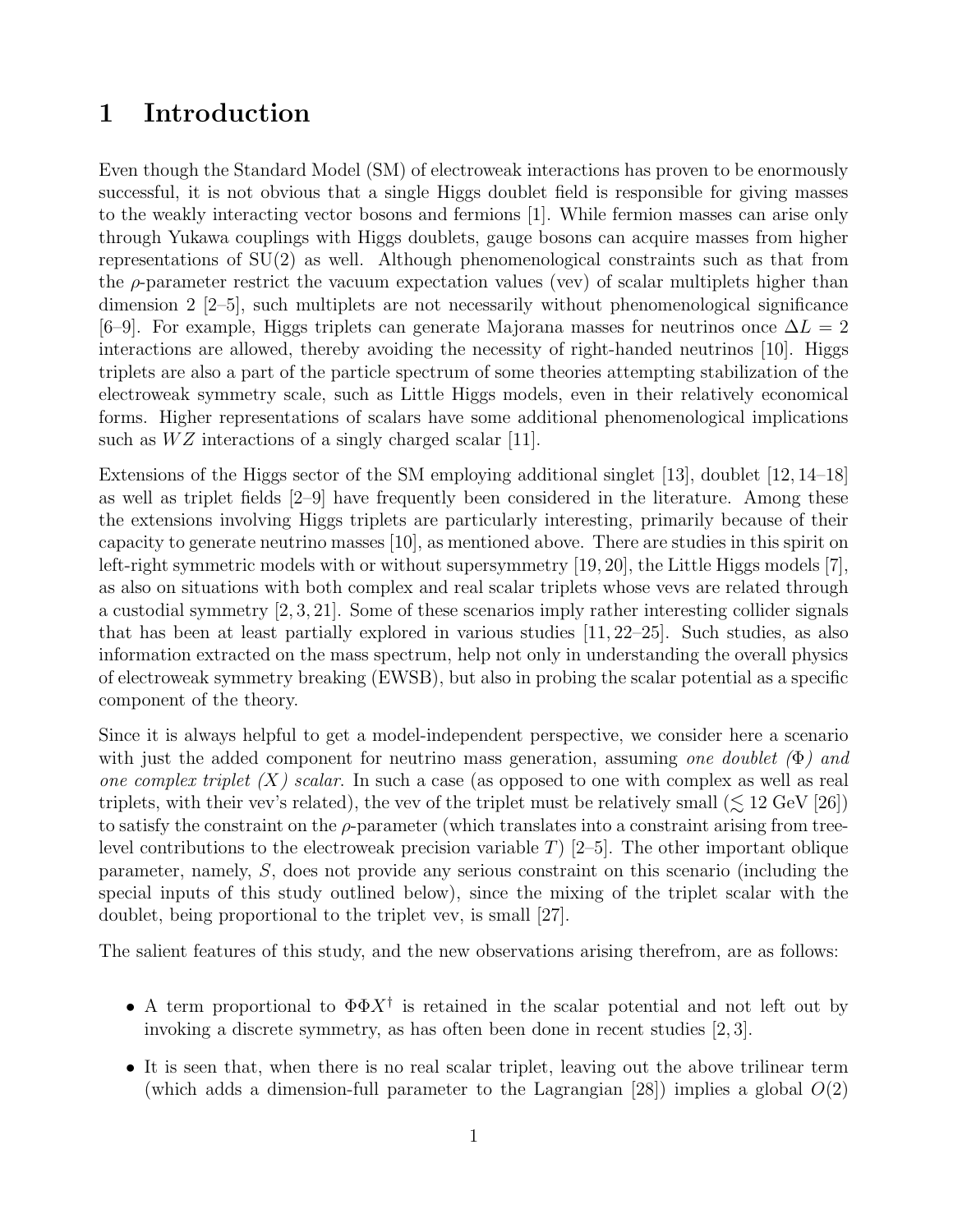symmetry in the neutral scalar sector. Giving the neutral fields vev thus results in an additional Goldstone boson, which remains as a physical field, and is inconsistent with experimental observations. With just one complex triplet added, such an unacceptable situation is avoided only if the trilinear term is retained.

- It can be seen from very general considerations that the coefficient of the trilinear term, must be real. Thus its introduction does not entail any additional CP-violating phase(s), implying that the scalar sector cannot contain any seed of CP-violation with one doublet and one complex triplet only. As a corollary, we show that more than one multiplet of any given kind is necessary to have CP-violation in the scalar sector.
- The value as well as the sign of the coefficient of the trilinear term is subject to rather nontrivial constraints from the electroweak symmetry breaking conditions, the requirement of the potential bounded from below, and the absence of tachyonic modes.
- The ordering of the scalar spectrum and the composition of the lightest neutral scalar depend on the coefficient of the trilinear term, as demonstrated using several benchmark values of different parameters occurring in the model. This in turn affects the fermionic and gauge couplings of the low-lying physical states, and restricts the viability of different decay chains of the relatively heavier states.

The field content and the structure of the potential have been outlined in Section 2, where we have also discussed why such a potential cannot lead to CP-violating effects. In Section 3, we compute the masses of the scalar fields, and in Section 4, various constraints on the scalar potential are discussed. Taking all these constraints into account, we show, in Section 5, the mass spectrum as well as the couplings of the scalar fields to fermions and gauge bosons, where we also discuss their overall implications. We summarize and conclude in Section 6.

# 2 The triplet Higgs model

In the simple model that we consider here, the Higgs sector consists of a complex scalar  $Y = 2$ triplet X, along with the usual complex  $Y = 1$  doublet  $\Phi$  of the SM:

$$
\Phi = \begin{pmatrix} \phi^+ \\ \phi^0 \end{pmatrix}, \quad X = \begin{pmatrix} \chi^{++} \\ \chi^+ \\ \chi^{0*} \end{pmatrix}.
$$
 (1)

We choose phase conventions for the fields such that  $(\chi^{++}, \chi^+, \phi^+)^* = (\chi^{--}, \chi^-, \phi^-)$ , and assign vevs to the neutral components as follows:

$$
\langle \phi^0 \rangle = v_1 / \sqrt{2}, \quad \langle \chi^0 \rangle = v_2. \tag{2}
$$

Moreover, we can use the freedom of choosing the relative phase of X and  $\Phi$  and align  $v_1/\sqrt{2}$ and  $v<sub>2</sub>$  simultaneously along the real axis without any loss of generality. The most general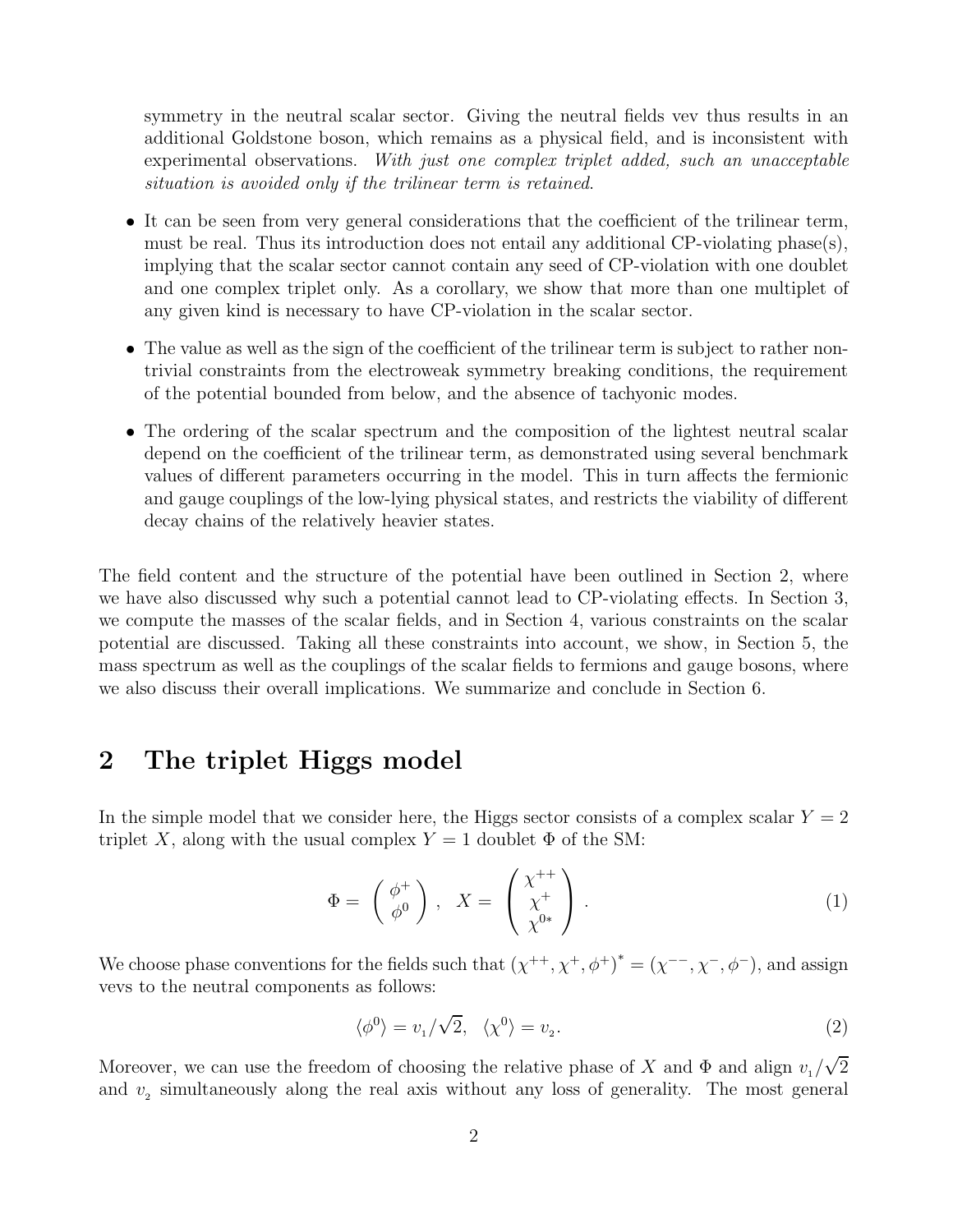potential for the scalar sector can be written as  $V_{total} = V_2 + V_3 + V_4$ , where the subscript attached to each term stands for the number of fields occurring in it. Individually,

$$
V_2 = -\mu_1^2 \left(\Phi^\dagger \Phi\right) + \mu_2^2 \left(X^\dagger X\right) \tag{3}
$$

$$
V_3 = \sqrt{3}a_0 \left(\Phi \Phi X^{\dagger}\right) + \text{h.c.}
$$
\n<sup>(4)</sup>

$$
V_4 = \lambda_1 (\Phi^{\dagger} \Phi)^2 + \lambda_2 (X^{\dagger} X)^2 + \lambda_3 (\Phi^{\dagger} \Phi) (X^{\dagger} X) + \lambda_4 (\Phi^{\dagger} \tau_i \Phi) (X^{\dagger} t_i X) + \lambda_5 |X^T C X|^2, (5)
$$
 here

where

$$
C = \begin{pmatrix} 0 & 0 & 1 \\ 0 & 1 & 0 \\ 1 & 0 & 0 \end{pmatrix}, \tag{6}
$$

and  $\tau_i$ s and  $t_i$ s (i = 1-3) are the Pauli matrices in 2 and 3 dimensions respectively. The factor of  $\sqrt{3}$  in  $V_3$  is taken for later convenience. Note that in the bilinear term  $V_2$ , we put a 'wrong sign' for the mass term for the doublet fields for spontaneous symmetry breaking to take place, while we put a 'correct sign' for the mass term for the triplet fields. This is required for keeping the triplet vev naturally small [7], which in turn is needed for avoiding large corrections to the  $\rho$ -parameter. This choice ensures that the triplet vev arises only through the trilinear and quartic terms, and can remain small without requiring the triplet mass(es) to be below acceptable limits.

The trilinear term  $V_3$  has often been neglected in the literature [2,3]. One way to do this is to demand the potential to be invariant under the discrete transformations  $\Phi \to -\Phi$  and  $X \to -X$ . However, as we mentioned earlier, imposing such a discrete symmetry has no definite theoretical motivation. In particular, such a discrete symmetry in any case needs to be abandoned in the fermion interaction terms, if one thinks in terms of neutrino Majorana masses generated with a Higgs triplet [10]. Furthermore, a term of the form  $\Phi \Phi X^{\dagger}$  bears a close analogy to one like  $\ell\ell X$ , as far as gauge structure is concerned. Since the latter is an indispensable part of the Type II seesaw mechanism for the generation of neutrino masses, retaining the trilinear scalar term seems to be quite natural. In addition, it also helps one in understanding the smallness of the triplet vev, by postulating a positive mass-squared term for the triplet, and letting it develop a vev through doublet-triplet mixing only (second reference of [7]).

Keeping this term also enables us to ward off an additional undesirable Goldstone boson, as will be shown in the next section. Though this term could in principle have a complex coefficient, which might indicate an extra source of CP-violation, we shall show below that actually the parameter  $a_0$  has to be real.

The third and fourth terms of  $V_4$  represent two singlet states that can be constructed out of two  $\Phi$  fields and two X fields. The product  $2 \otimes 2 \otimes 3 \otimes 3$  of SU(2) contains two mutually orthogonal singlet combinations. Any other combination, like the singlet coming out of  $(\Phi^{\dagger} X)(X^{\dagger} \Phi)$ , can be expressed in terms of these two singlets.

We expand the neutral components of both X and  $\Phi$  about their vevs, and write

$$
\phi^0 = \frac{1}{\sqrt{2}} \left( \phi^{0R} + v_1 + i\phi^{0I} \right), \quad \chi^0 = \frac{1}{\sqrt{2}} \left( \chi^{0R} + \sqrt{2}v_2 + i\chi^{0I} \right). \tag{7}
$$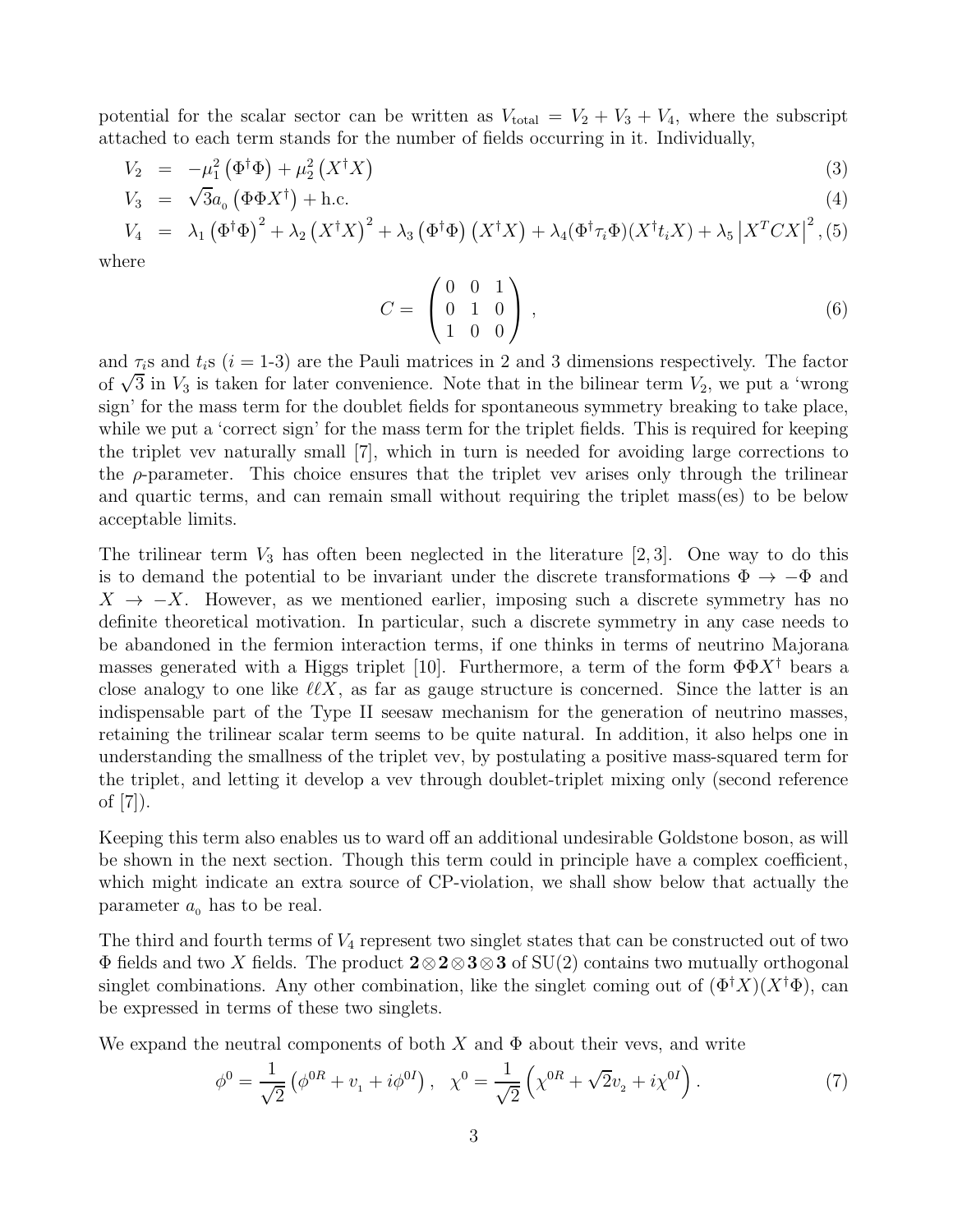Next, using  $\Phi^{\dagger} \Phi = (\phi^+ \phi^- + \phi^0 \phi^{0*})$ , and  $X^{\dagger} X = (\chi^{++} \chi^{--} + \chi^+ \chi^- + \chi^0 \chi^{0*})$ , we express all the terms in  $V$  in terms of the component fields:

$$
V_2 = -\mu_1^2 \left[ \phi^+ \phi^- + \phi^0 \phi^{0*} \right] + \mu_2^2 \left[ \chi^{++} \chi^{--} + \chi^+ \chi^- + \chi^0 \chi^{0*} \right],
$$
  
\n
$$
V_3 = a_0 \left[ \phi^0 \phi^0 \chi^0 - \sqrt{2} \phi^+ \phi^0 \chi^- + \phi^+ \phi^+ \chi^{--} \right] + \text{h.c.},
$$
  
\n
$$
V_4 = \lambda_1 \left[ \phi^+ \phi^- \phi^+ \phi^- + \phi^0 \phi^{0*} \phi^0 \phi^{0*} + 2 \phi^+ \phi^- \phi^0 \phi^{0*} \right]
$$
  
\n
$$
+ \lambda_2 \left[ \chi^{++} \chi^{--} \chi^{++} \chi^{--} + \chi^+ \chi^- \chi^+ \chi^- + \chi^0 \chi^{0*} \chi^0 \chi^{0*} + 2 \chi^{++} \chi^{--} \chi^0 \chi^{0*} \right]
$$
  
\n
$$
+ 2 \chi^+ \chi^- \chi^0 \chi^{0*} + 2 \chi^{++} \chi^{--} \chi^+ \chi^- \right]
$$
  
\n
$$
+ \lambda_3 \left[ -\chi^{++} \chi^{--} \phi^+ \phi^- + \chi^{++} \chi^{--} \phi^0 \phi^{0*} + \phi^+ \phi^- \chi^+ \chi^- + \phi^+ \phi^- \chi^0 \chi^{0*} \right]
$$
  
\n
$$
+ \lambda_4 \left[ \chi^{++} \chi^{--} \phi^+ \phi^- + \chi^{++} \chi^{--} \phi^0 \phi^{0*} - \phi^+ \phi^- \chi^0 \chi^{0*} + \phi^0 \phi^{0*} \chi^0 \chi^{0*} \right]
$$
  
\n
$$
+ \lambda_4 \left[ \chi^{++} \chi^{--} \phi^+ \phi^- + \chi^{++} \chi^{--} \phi^0 \phi^{0*} - \phi^+ \phi^- \chi^0 \chi^{0*} + \phi^0 \phi^{0*} \chi^0 \chi^{0*} \right]
$$
  
\n
$$
+ \{\sqrt{2} \phi^+ \chi^- \phi^{0*} \chi^{0*} + \sqrt{2} \phi^+ \chi^+ \chi^{--} \phi^{0*} + \text{h.c.} \}
$$
  
\n<

In the limit  $a_0 = 0$ , the neutral sector of the above potential has an additional  $O(2)$  symmetry, which keeps it invariant under a rotation in the  $(\phi^{0R}, \phi^{0I})$  and  $(\chi^{0R}, \chi^{0I})$  planes. Thus an extra neutral massless Goldstone boson, over and above the one arising from the breaking of  $SU(2) \times U(1)$ , arises when  $\Phi$  and X acquire vevs, making the scenario phenomenologically unacceptable. This problem can be avoided if one also introduces a real scalar triplet [2–4]. One therefore concludes that the trilinear term  $V_3$ , written in terms of the dimension-full parameter  $a_0$ , must be there in the potential if one has a complex triplet and the usual doublet. The role of  $a_0$  in determining the spectrum of physical states and their coupling to fermion or gauge boson pairs is thus of considerable importance, if one has to understand the phenomenology of this 'most economical' scenario involving a scalar triplet.

Is there a possibility of CP violation with a possibly complex  $a_0$ ? The answer is in the negative, since one can always end up with the vevs  $v_1$  and  $v_2$  aligned without any loss of generality. All the λs must be real, since the quartic field combinations are self-hermitian. Even if we start with a complex  $a_0$ ,  $V_3$  as in equation (8) can be made real by absorbing the phase in the field combination  $\Phi \Phi X^{\dagger}$ , thus removing any chance of CP violation. This is in contrast to, say, the most general scenario with two Higgs doublets  $\Phi_1$  and  $\Phi_2$ , where the freedom of adjusting the relative phase between the two doublets does not rotate away the CP-violating phases of terms of the form  $\Phi_1^{\dagger} \Phi_2$  and  $(\Phi_1^{\dagger} \Phi_2)^2$  at the same time. In our case, the relative phase of  $\Phi$  and X shows up only in the term proportional to  $a_0$ , and can therefore be adjusted to render  $a_0$  real.

The above argument also applies to a model containing one doublet  $\Phi$ , one complex triplet X and a real triplet  $\Psi$  [2,3]. In this case, there can be two relative phases among the three multiplets. At the same time, there are only two terms in the most general potential where the relative phases may occur explicitly, namely, those proportional to  $\Phi \Phi X^{\dagger}$  and  $\Phi \Phi X^{\dagger} \Psi$  [12]. Obviously, the freedom of the two relative phases can be used to rotate away any phases in the coefficients of both the above terms. Thus the tree-level potential does not allow CP-violation with Higgs doublets, complex triplets and real triplets so long one has not more than one of a particular kind of multiplets.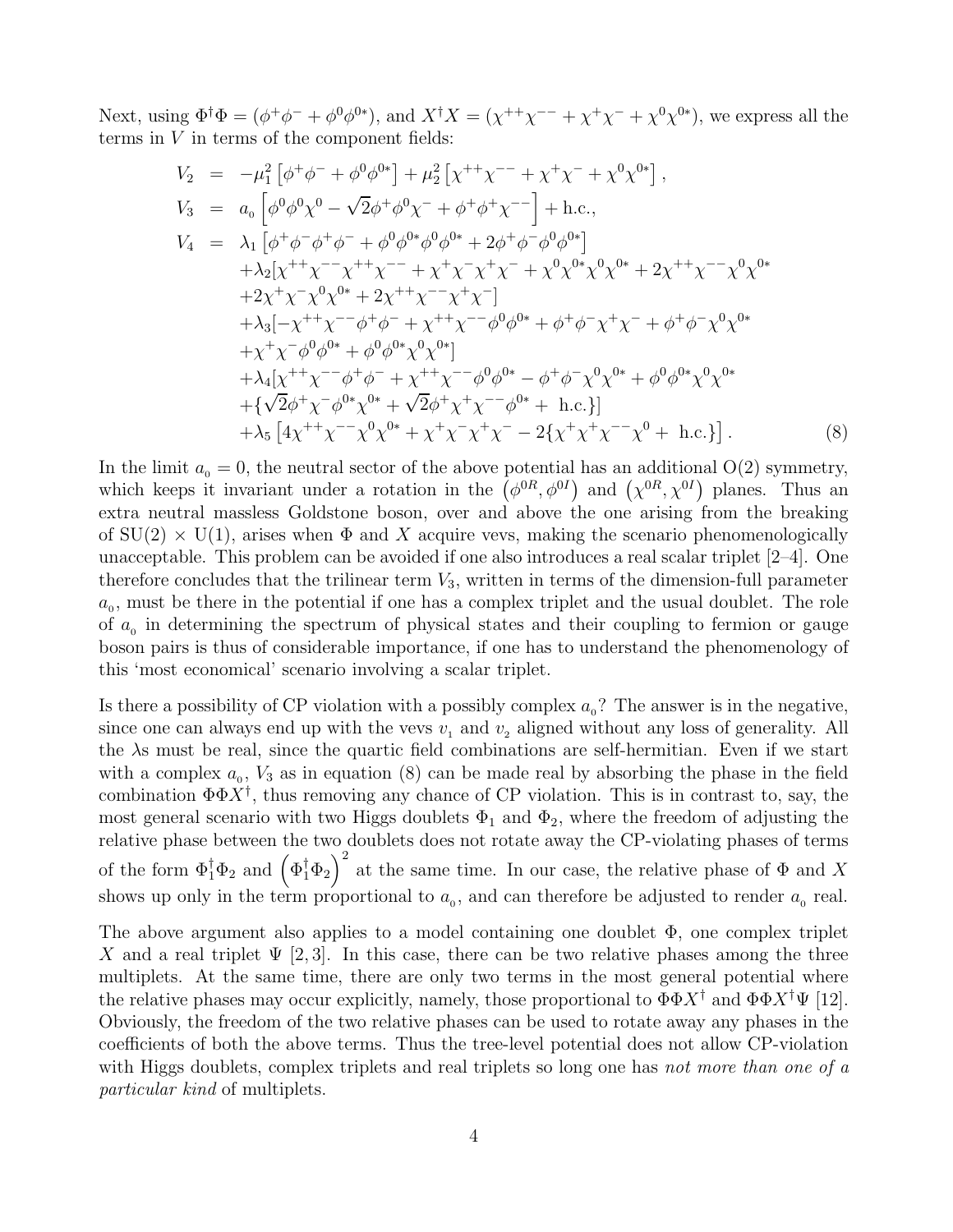## 3 Masses and couplings of the physical scalars

We have mentioned that the trilinear term affects the mass spectrum. This also alters the composition of the physical states, and changes the various constraints on the potential.

Minimization of the most general potential in our scenario leads to the following conditions:

$$
-\mu_1^2 + v_1^2 \lambda_1 + v_2^2 [\lambda_3 + \lambda_4] + 2v_2^2 \delta = 0,
$$
  

$$
\mu_2^2 + 2v_2^2 \lambda_2 + \frac{1}{2} v_1^2 [\lambda_3 + \lambda_4] + \frac{1}{2} v_1^2 \delta = 0,
$$
 (9)

where we have introduced the dimensionless parameter  $\delta$ , defined as

$$
\delta = \frac{a_0}{v_2} \,. \tag{10}
$$

To start with, the general potential considered by us has 10 parameters: two vevs, two  $\mu$ 's, five  $\lambda$ s and  $a_0$ . Making use of the two potential minimization conditions the number of independent parameters have been reduced to 8, since the two  $\mu$ 's can be expressed in terms of the other parameters.

### 3.1 Mass of the doubly-charged field

After collecting the coefficients of  $\chi^{++}\chi^{--}$  terms from the total potential, replacing the neutral fields with the respective vevs, and applying the minimization conditions on the potential, we obtain

$$
M_{H^{\pm \pm}}^2 = 4v_2^2 \lambda_5 - v_1^2 \left(\lambda_4 + \frac{1}{2}\delta\right) \,,\tag{11}
$$

To avoid tachyonic scalars, we should take either  $\lambda_4$  or  $\delta$  to be negative. We will see later that the negativity of  $\delta$  is forced by the neutral pseudoscalar mass matrix. From now, we will denote the doubly charged mass eigenstate by  $H^{\pm\pm}$ , which, in this model, is identical with  $\chi^{\pm\pm}$ .

### 3.2 Masses of the singly-charged fields

The mass-squared matrix for the singly charged fields is

$$
\mathcal{M}_{\pm}^{2} = -\begin{pmatrix} 2(\lambda_{4} + \delta)v_{2}^{2} & -(\lambda_{4} + \delta)v_{1}v_{2} \\ -(\lambda_{4} + \delta)v_{1}v_{2} & \frac{1}{2}(\lambda_{4} + \delta)v_{1}^{2} \end{pmatrix},
$$
\n(12)

whose two eigenvalues are

$$
0, \quad -\frac{1}{2}v^2\left(\lambda_4 + \delta\right),\tag{13}
$$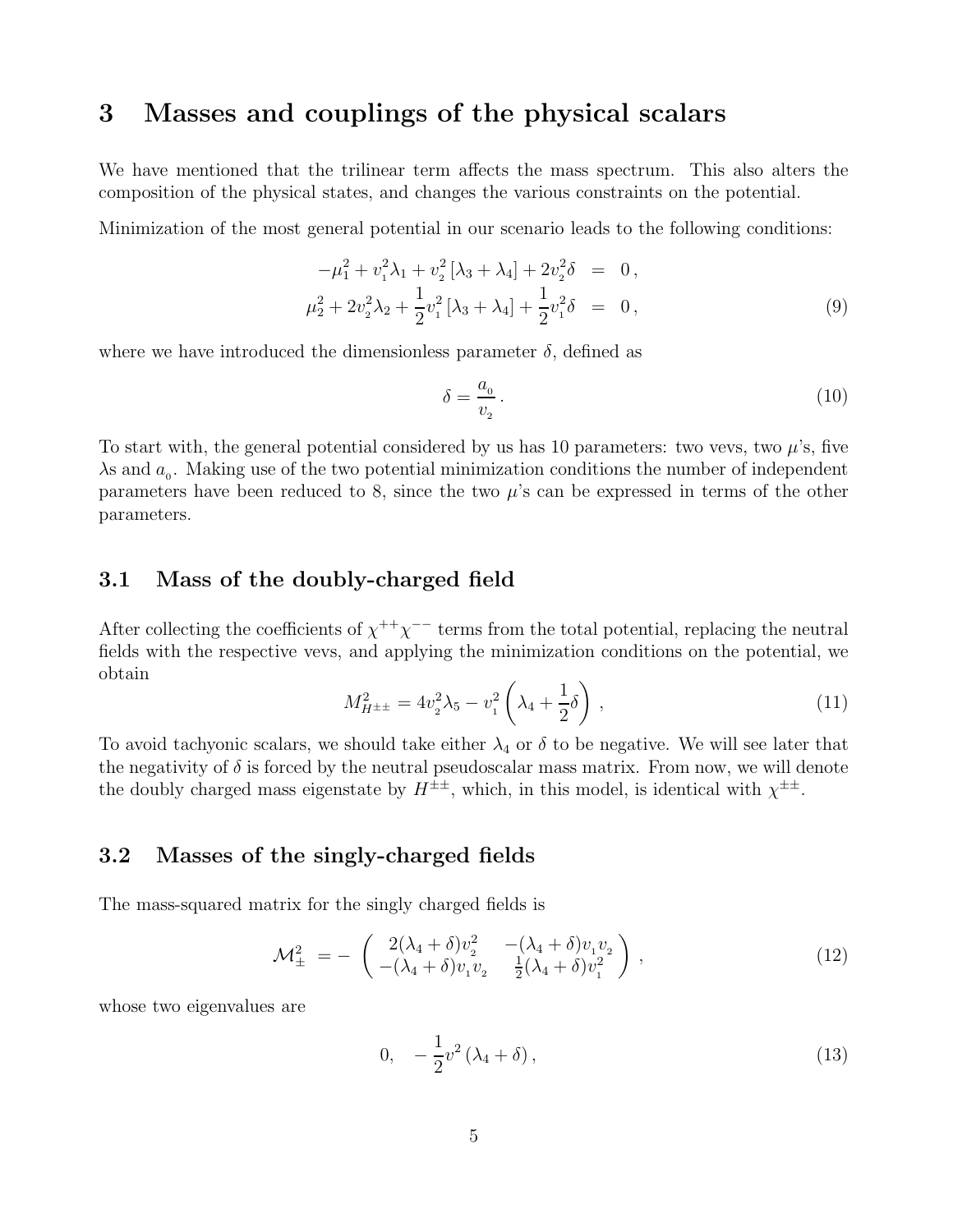where  $v = \sqrt{v_1^2 + 4v_2^2}$ . The respective charged scalar mass eigenstates turn out to be

$$
G^{\pm} = \frac{v_1}{v} \phi^{\pm} + \frac{2v_2}{v} \chi^{\pm}
$$
 (14)

$$
H^{\pm} = \frac{-2v_2}{v} \phi^{\pm} + \frac{v_1}{v} \chi^{\pm}
$$
 (15)

It is important to note the following points:

- Doublet-triplet mixing does not depend on the parameter  $a_0$ , and is also small (since  $v_{2} << v_{1}$ ).
- The mass of  $H^{\pm}$  can be significantly large as it depends on the ratio  $a_0/v_2$ , where typically  $a_0$  can be ∼ 1 TeV and  $v_2$  is small. Thus the effect of the trilinear term is mainly to push up the mass of the dominantly triplet state, without changing its constitution, so that this state almost decouples from low-energy theory for a very high value of  $a_0 / v_2$ .
- In general, the doubly charged and singly charged mass eigenstates are non-degenerate (even when both  $a_0$  and  $\lambda_5$  vanish). This is because the lifting of degeneracy through  $SU(2)$  breaking can be driven by  $v_1$ , the electroweak scale vev.

### 3.3 Masses of the neutral fields

The neutral scalar and pseudoscalar mass matrices in this scenario are

$$
\mathcal{M}^{0R} = \begin{pmatrix} v_1^2 \lambda_1 & B \\ B & 2v_2^2 \lambda_2 - v_1^2 \delta/4 \end{pmatrix}, \quad \mathcal{M}^{0I} = -\delta \begin{pmatrix} 2v_2^2 & \frac{1}{\sqrt{2}} v_1 v_2 \\ \frac{1}{\sqrt{2}} v_1 v_2 & \frac{1}{4} v_1^2 \end{pmatrix}.
$$
 (16)

where  $B = v_1 v_2 [\lambda_3 + \lambda_4 + \delta] / \sqrt{2}$ . Two massive even-parity physical states, denoted as  $h^0$  and  $H^0$ , are obtained upon diagonalizing  $\mathcal{M}^{0R}$ . We shall comment on the masses and compositions of these states later in this section.

 $\mathcal{M}^{0I}$ , on the other hand, has one massive physical state  $A^{0}$ , the other state being the neutral Goldstone boson  $G^0$ . The eigenvalues of  $\mathcal{M}^{0I}$  are

$$
0, \quad -\frac{a_0}{4v_2} \left(v_1^2 + 8v_2^2\right), \tag{17}
$$

whence the pseudoscalar physical state emerges as

$$
A^{0} = \frac{2\sqrt{2}v_{2}}{\sqrt{v_{1}^{2} + 8v_{2}^{2}}} \phi^{0I} + \frac{v_{1}}{\sqrt{v_{1}^{2} + 8v_{2}^{2}}} \chi^{0I}
$$
\n(18)

with a mass-squared value given by  $-\frac{1}{2}$  $\frac{1}{2}\delta (v_1^2 + 8v_2^2)$  $\binom{2}{2}$  .

The following observations can be made on the mass eigenstates in the neutral sector: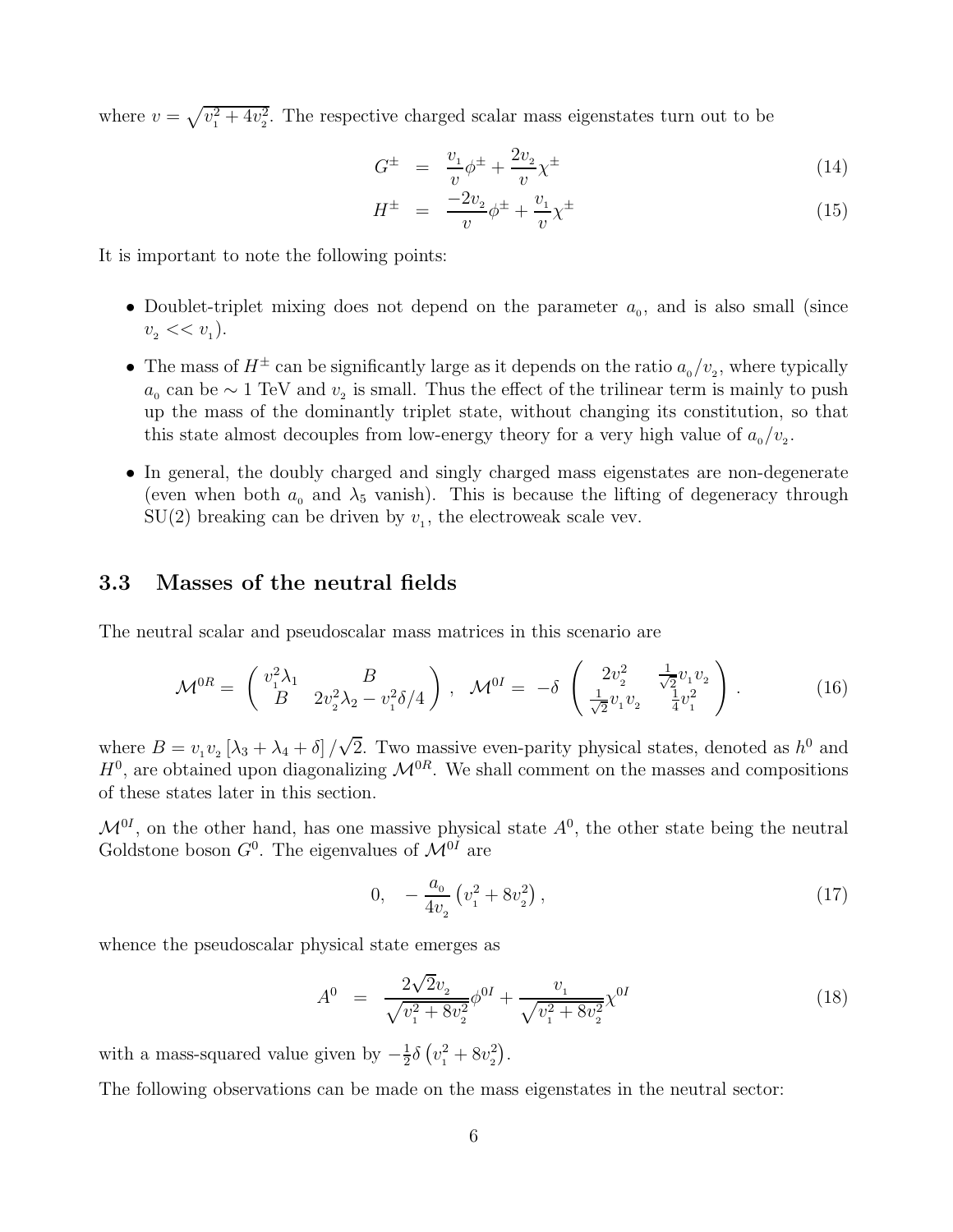- $\delta$ , and hence  $a_0$ , must be *negative* to avoid a tachyonic scalar.
- Without the  $a_0$  term, the model is plagued with the additional Goldstone boson  $A^0$ . The root of this lies in an additional  $O(2)$  symmetry in the neutral sector, which is broken explicitly when  $a_0$  in non-zero. Such a symmetry could have been there in the charged sector as well, but for the term  $(\Phi^{\dagger} \tau_i \Phi)(X^{\dagger} t_i X)$ . This would have led to a massless scalar having SU(2) gauge couplings. Since the experimental observations on Z-decay disallows such a scalar, the trilinear term driven by  $a_0$ , which breaks the  $O(2)$  explicitly, is therefore a necessary requirement of a model where there is just an  $SU(2)$  doublet and a complex triplet (the simultaneous presence of a real triplet breaks this  $O(2)$ , and thus a trilinear term is avoidable in the potential of such a model).
- As in the charged scalar sector, doublet-triplet mixing in the pseudoscalar sector does not depend on the parameter  $a_0$ .

## 4 Additional constraints on the potential

There are some additional constraints on the remaining parameters, arising from the demand that (a) all the physical scalars must have non-negative mass-squared values, (b) the potential has to be bounded from below, and (c)  $V_{\text{min}} < 0$  for spontaneous symmetry breaking.

### 4.1 Absence of tachyonic modes

From the requirement that all the eigenvalues of the mass-squared matrices should be positive, one obtains the following conditions:

For the doubly charged field

$$
4v_2^2\lambda_5 - v_1^2\left(\lambda_4 + \frac{1}{2}\delta\right) > 0\,,\tag{19}
$$

for the singly charged fields

$$
-\frac{1}{2}v^2\left(\lambda_4 + \delta\right) > 0\,,\tag{20}
$$

and for the physical neutral pseudoscalar field

$$
a_{\scriptscriptstyle 0}<0\,. \tag{21}
$$

Since  $v_2 \ll v$ , we can drop the first term of equation (19) as a first approximation, which in turn gives the stronger constraint

$$
\lambda_4 < -\frac{1}{2}\delta \,. \tag{22}
$$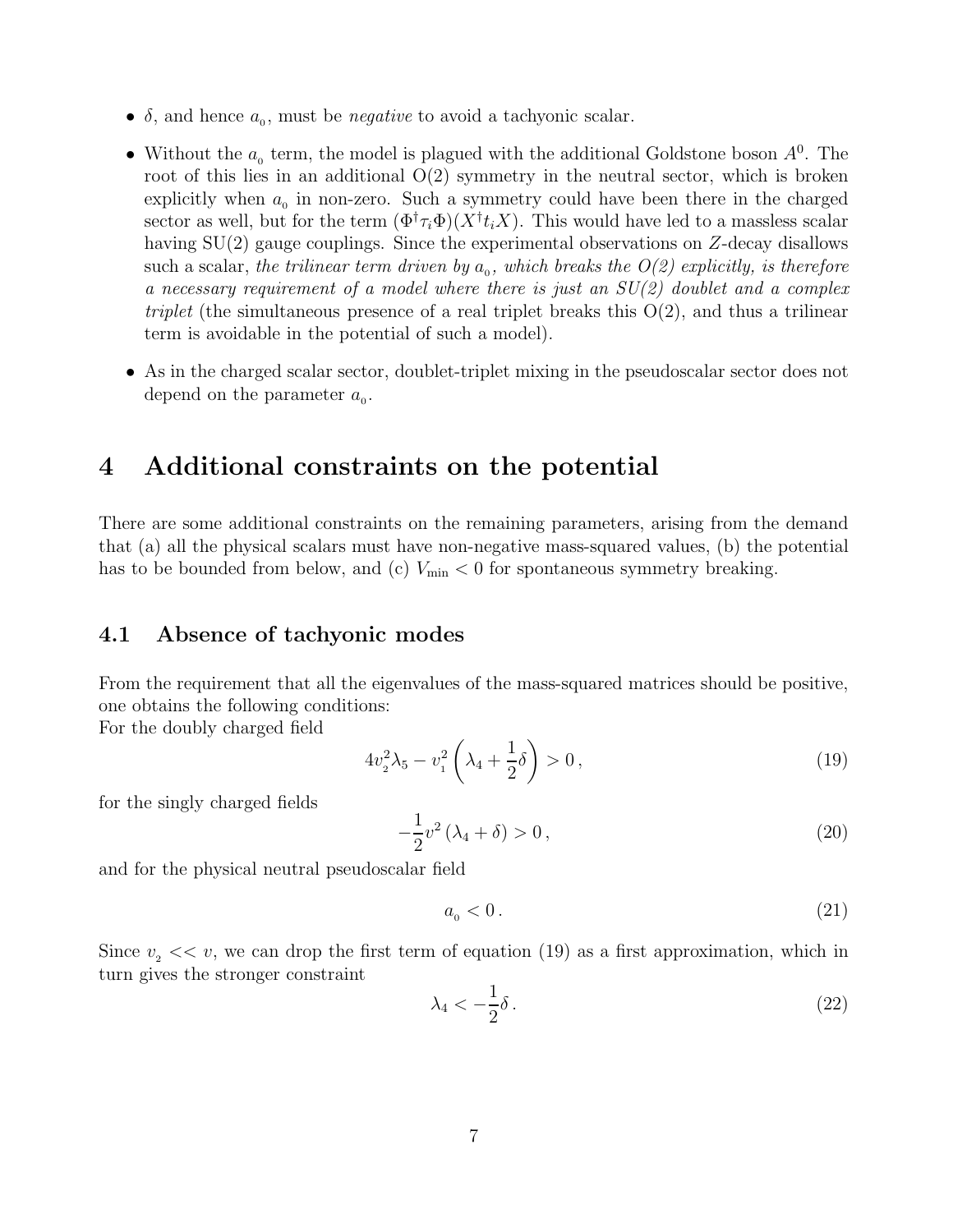### 4.2 Boundedness from below

In order to examine the boundedness of the potential from below, we first extract the part of the potential involving neutral fields only:

$$
V = -\mu_1^2 (\phi^0 \phi^{0*}) + \mu_2^2 (\chi^0 \chi^{0*}) + \lambda_1 (\phi^0 \phi^{0*})^2 + \lambda_2 (\chi^0 \chi^{0*})^2 + \lambda_3 (\phi^0 \phi^{0*}) (\chi^0 \chi^{0*}) + \lambda_4 (\phi^0 \phi^{0*}) (\chi^0 \chi^{0*}) + a_0 (\phi^0 \phi^0 \chi^0 + \text{h.c.}).
$$
\n(23)

The following conditions follow from the requirement of boundedness from below:

- 1. Since the terms quartic in fields are dominant ones, positivity of  $\lambda_1$  and  $\lambda_2$  ensures that the potential is bounded from below in absence of any coupling between doublet and triplet fields.
- 2. The third, fourth, fifth and sixth terms of the potential together can be written as

$$
\left[\sqrt{\lambda_1} \left(\phi^0 \phi^{0*}\right) - \sqrt{\lambda_2} \left(\chi^0 \chi^{0*}\right)\right]^2 + \left(\lambda_3 + \lambda_4 + 2\sqrt{\lambda_1 \lambda_2}\right) \left(\phi^0 \phi^{0*}\right) \left(\chi^0 \chi^{0*}\right),\tag{24}
$$

where the first term is non-negative and vanishes in the direction  $|\phi^0|^2/|\chi^0|^2 = \sqrt{\lambda_2/\lambda_1}$ . In that case, in order that the potential is bounded from below, one requires

$$
\left(\lambda_3 + \lambda_4 + 2\sqrt{\lambda_1 \lambda_2}\right) > 0. \tag{25}
$$

3. One can still have potentially dangerous directions in which the combined contribution of the quartic terms vanishes. However, a delineation of conditions ensuing from this requires the computation of higher-order corrections to the potential, which can yield conditions on  $a_0$  for either a potential bounded from below, or a false vacuum whose lifetime exceeds the age of the universe [29].

### 4.3  $V_{\text{min}} < 0$

To implement this condition, we start from the total potential keeping neutral fields only and replace them by their vevs, to obtain

$$
f(v_1, v_2) = -\frac{1}{2}\mu_1^2 v_1^2 + \mu_2^2 v_2^2 + a_0 v_1^2 v_2 + \frac{1}{4}\lambda_1 v_1^4 + \lambda_2 v_2^4 + \frac{1}{2} [\lambda_3 + \lambda_4] v_1^2 v_2^2.
$$
 (26)

Substituting  $\mu_1^2$  and  $\mu_2^2$  from equation (9) in  $f(v_1, v_2)$ , we get

$$
f_{\min} = -\frac{1}{4}\lambda_1 v_1^4 - \lambda_2 v_2^4 - \frac{1}{2}(\lambda_3 + \lambda_4 + \delta)v_1^2 v_2^2.
$$
 (27)

The negativity of the potential at the minimum thus requires

$$
|\delta| < \left(\frac{1}{2}\lambda_1 \frac{v_1^2}{v_2^2} + 2\lambda_2 \frac{v_2^2}{v_1^2} + \lambda_3 + \lambda_4\right),\tag{28}
$$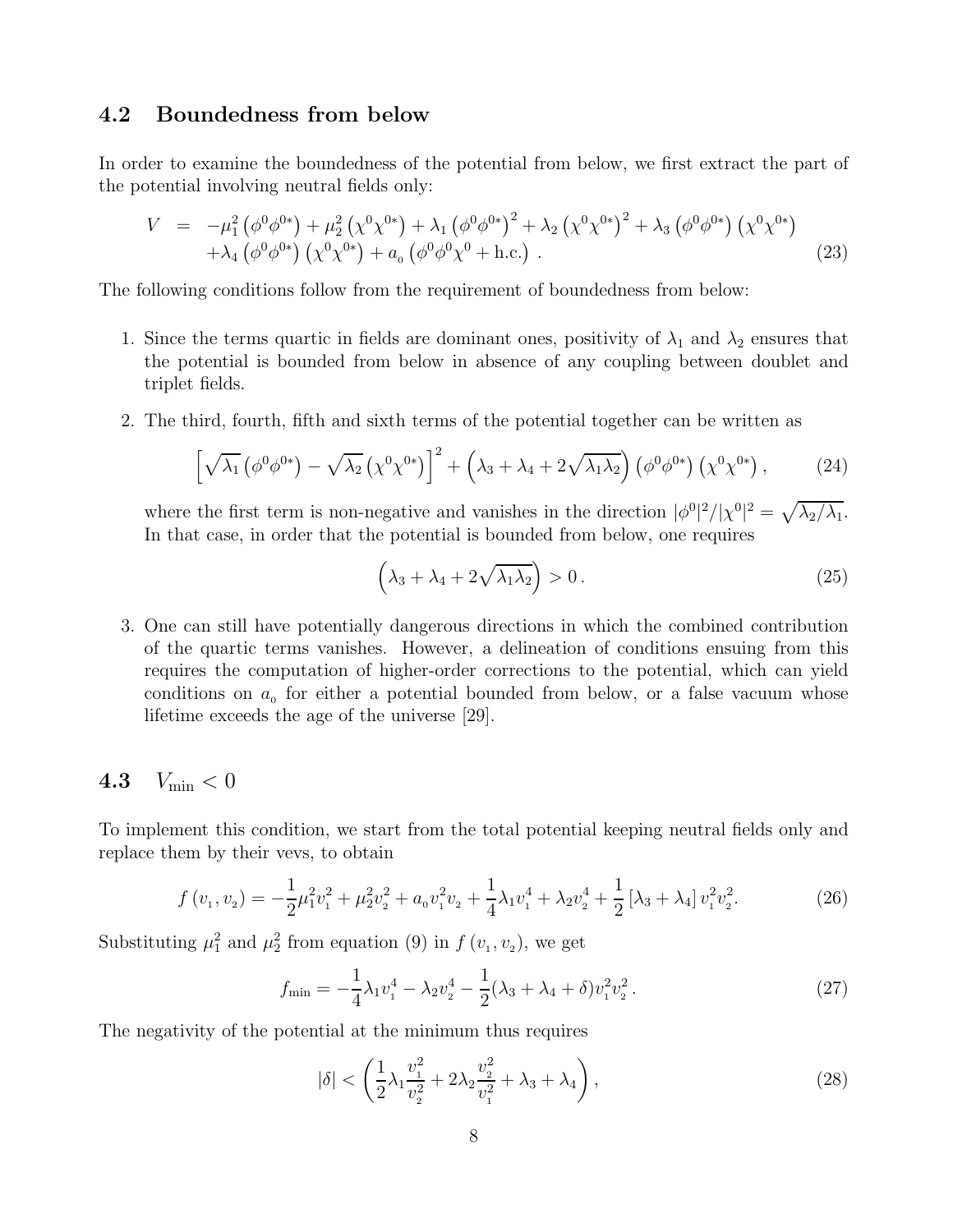which, to the leading order, can be written as,

$$
|\delta| < \frac{1}{2}\lambda_1 \left(\frac{v_1}{v_2}\right)^2. \tag{29}
$$

Two more conditions for  $V_{\text{min}}$  come from the requirements  $\partial^2 f / \partial v_1^2 > 0$  and  $\partial^2 f / \partial v_2^2 > 0$ , which can simply be written as  $\mathcal{M}_{11}^{0R}, \mathcal{M}_{22}^{0R} > 0$ .

We observe from equation (29) that not only does  $a_0$  have to be negative, but is also bounded above, given the constraint on the magnitude of  $v<sub>2</sub>$ . However, the upper limit on  $a<sub>o</sub>$  can be way above the TeV scale if  $v<sub>2</sub>$  is very small. We shall see later that the magnitude of  $a<sub>0</sub>$  is subject to further constraints, which avoid this possibility.

The allowed region in the parameter space of this model has to satisfy all of the above conditions. They have been taken into account in the numerical studies on the mass spectrum and the strengths of various couplings, reported in the next section.

### 5 Some numerical results

In the following two sections we talk about the numerical values of masses of the physical scalar fields as well as their couplings to the fermions and gauge bosons, and discuss their overall implications.

#### 5.1 Mass spectrum: numerical values

Let us first remind ourselves of the roles played by various parameters in the scalar potential in determining the mass spectrum of the model. A clear idea of this is obtained from equations (11), (13), (16), and (17). On eliminating the mass parameters  $\mu_1$  and  $\mu_2$  from the EWSB conditions equation (9), the physical masses are completely determined by the two vevs  $v_1$  and  $v_2, \lambda_i$  (i = 1-5), as well as by the dimensionless quantity  $\delta$ . The scale of the doublet-dominated neutral scalar is set by  $\lambda_1$ .  $\lambda_2$  affects the masses at the level of  $v_2^2$  $\frac{2}{2}$  only, while  $\lambda_3$  does not appear in the expressions for masses, after using the EWSB conditions.  $\lambda_5$  only affects the doubly charged scalar masses to order  $v_2^2$  $\frac{2}{2}.$ 

For small  $|\delta|$ , the masses of the states  $H^+$  and  $H^{++}$  depend on  $\lambda_4$  and  $\delta$ , while the mass of  $A^0$ depends on  $\delta$  alone (apart from the vevs). In addition, the requirement of making the quartic terms gauge invariant makes the different mass matrices dependent on the SU(2) Clebsch-Gordan coefficients. The mass expressions clearly show that for positive  $\lambda_4$ ,  $M_{A^0} > M_{H^+} >$  $M_{H^{++}}$ , while for negative  $\lambda_4$ ,  $M_{A^0}$  <  $M_{H^+}$  <  $M_{H^{++}}$ . This can also be seen in figure 1(a), where we have varied the ratio  $|\delta|$  between 1 and 100,  $v_2$  has been set at 1 GeV, and all the other As have been fixed at 1. For small  $|\delta|$ , there is substantial separation in the masses of  $A^0$ ,  $H^+$ and  $H^{++}$ . This has interesting implications from the viewpoint of accelerator phenomenology,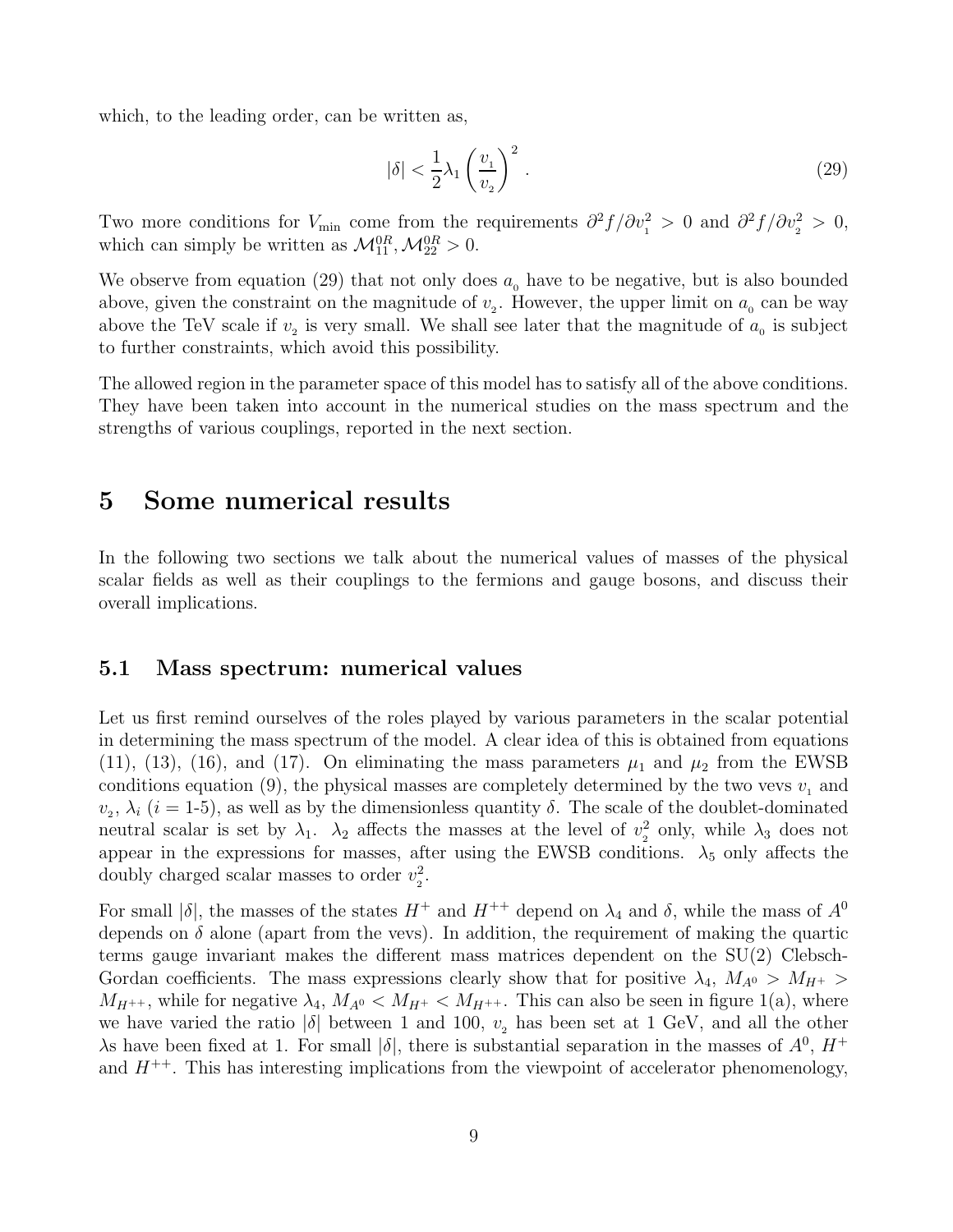

Figure 1: Masses of the scalar physical states as functions of  $\ln|\delta|$  ( $|\delta| = |a_{0}/v_{2}|$ ). Top left panel:  $\lambda_i$   $(i = 1 - 5) = 1$ ,  $v_2 = 1$  GeV, and  $|\delta|$  varies between 1 and 100, resulting in  $M_{A^0} > M_{H^+} > M_{H^{++}}$ . Top right panel: identical with left but only  $\lambda_4 = -1$ , resulting in  $M_{A^0} < M_{H^+} < M_{H^{++}}$ . Bottom left panel:  $\lambda_1 = 0.7$ ,  $\lambda_i$   $(i = 2 - 5) = 1$ ,  $v_2 = 1$  GeV, and  $|\delta|$ varies between 1 and 100, resulting in  $M_{A^0} > M_{H^+} > M_{H^{++}}$ . Bottom right panel: identical with bottom left but only  $\lambda_4 = -1$ , resulting in  $M_{A^0} < M_{H^+} < M_{H^{++}}$ . In all these figures the lighter neutral scalar  $h^0$  remains triplet-dominated below the cross-over point, around  $\ln|\delta| \simeq 1.39$  for top left and top right panels and around  $\ln|\delta| \simeq 1.03$  for bottom left and bottom right panels, beyond which it is doublet-dominated. It is just the opposite for  $H<sup>0</sup>$ .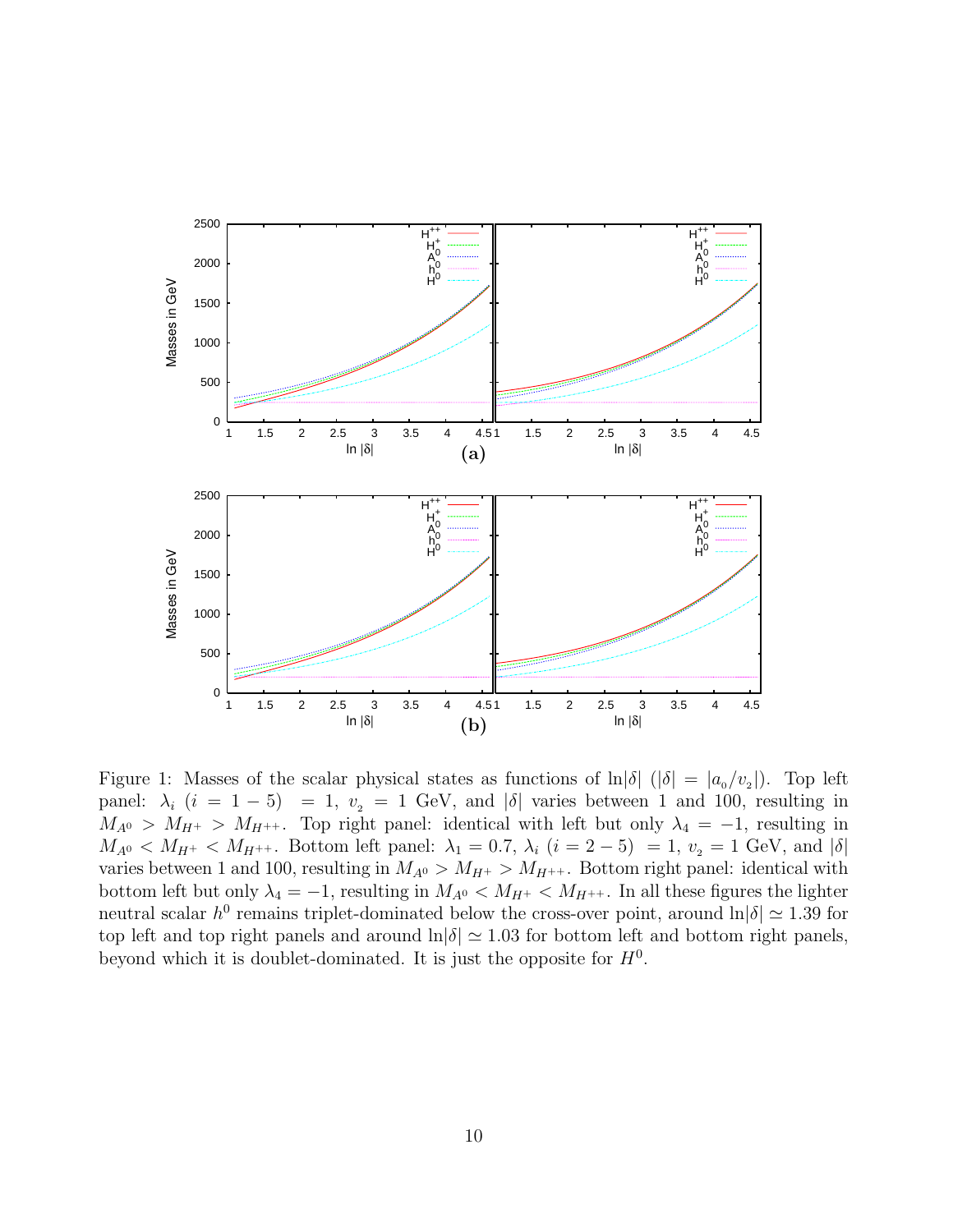since the heavier scalars can decay into the lighter ones via gauge couplings in this situation, as for example  $H^{++} \to H^+W^+$ ,  $H^+ \to H^0W^+$ ,  $H^+ \to h^0W^+$  and the like.

Figure 1(a) also shows that  $h^0$  can become very light for small  $\delta$ , for some specific combination of parameters such as  $\lambda_3 = -\lambda_4$ . In such a case, a very light, triplet dominated neutral scalar may exist, evading the limit from  $e^+e^- \to Zh^0$ . Such a scalar, however, can still be probed, for example, through  $h^0A^0$  production in  $e^+e^-$  collision, or via the  $W^+W^-h^0h^0$  coupling at the LHC (in the gauge boson fusion channel). We do not discuss the phenomenology of such a situation here, especially because the stability of such a small  $h^0$  mass against radiative corrections is yet to be demonstrated. It is also to be noted that in the limit  $a_0 \to 0$ ,  $M_{A^0}$ approaches zero, because of the emergence of the global  $O(2)$  symmetry in the neutral sector, as discussed in the subsection 3.3.

As  $|\delta|$  grows, the  $A^0$ ,  $H^+$ ,  $H^{++}$  states become degenerate, because the corresponding mass eigenvalues are controlled more and more by the term driven by  $a_0$ . However, the increasingly common value of these three masses stays above those of the heavier CP-even neutral scalars  $H^0$  and  $h^0$ . Again, this creates a lot of opportunity for the heavy scalars being produced from the charged ones through gauge interactions. All the above features remain identical for figure 1(b), for which the parameters are set identical to those in figure 1(a) except for  $\lambda_1 = 0.7$  (the implication of which is explained later in this section).

One should remember that the requirement of neutrino mass generation often leads to the choice of a much smaller  $v<sub>2</sub>$  than 1 GeV [10]. While the mass eigenvalues depend only upon  $\delta = |a_0|/v_2$ , it should be noted that a value of  $v_2$  as small as 1 eV will allow very large values of  $\delta$ , if  $a_0$  is around the electroweak scale. An extrapolation of the plots in figure 1 reveals that, in such a case, one has an increasingly wide separation of the neutral scalars with the pseudoscalar as well as the singly-and doubly-charged states. The possibility of the heavier states decaying dominantly into the lighter ones gets further accentuated in such a situation. However, since the physical states are of increasingly 'pure' doublets and triplets in this region, such decay is mostly confined to the channels  $H^+ \to W^+H^0$  and  $A^0 \to Zh^0$ .

Although the physical charged Higgs mass  $M_{H^+}$  for a given  $M_{h^0}$  depends on  $\lambda_4$  and  $\delta$ , it is still possible to constrain regions in the  $M_{H^+} - a_0$  space from precision data. Such constraint comes essentially from the tree-level upper limit on the  $\rho$ -parameter, which in turn implies an upper limit on  $v<sub>2</sub>$  [26]. Using this upper limit (as obtained from the oblique parameter T), and at the same time varying  $\lambda_4$  over a range of admissible values (see equation (13)), one thus obtains a minimum value of  $M_{H^+}$  for every  $a_0$ . The parameter space is further restricted by LEP results, and the constraints on the potential discussed in section 4 (see in particular, equation (29)). Note that such constraints may differ for different values of  $M_{h0}$  (decided by  $\lambda_1$ , even if one scans over the entire allowed range of other  $\lambda$ 's. The consequently allowed regions of the  $M_{H^{+}} - a_0$  space, for  $v_2 < 12$  GeV and two values of  $M_{h^0}$  (120 GeV and 400 GeV) are shown in figure 2 (left and right panels respectively). It is evident from these figures that allowed lower limits on  $M_{H^+}$  can be significantly different from what they would have been for  $a_0 = 0<sup>1</sup>$ . It should be noted that a minimum value of  $a_0$  is obtained; this is because the mass of

<sup>&</sup>lt;sup>1</sup>As discussed in section 1, one gets relatively weaker constraints from loop-induced effects. Also, the con-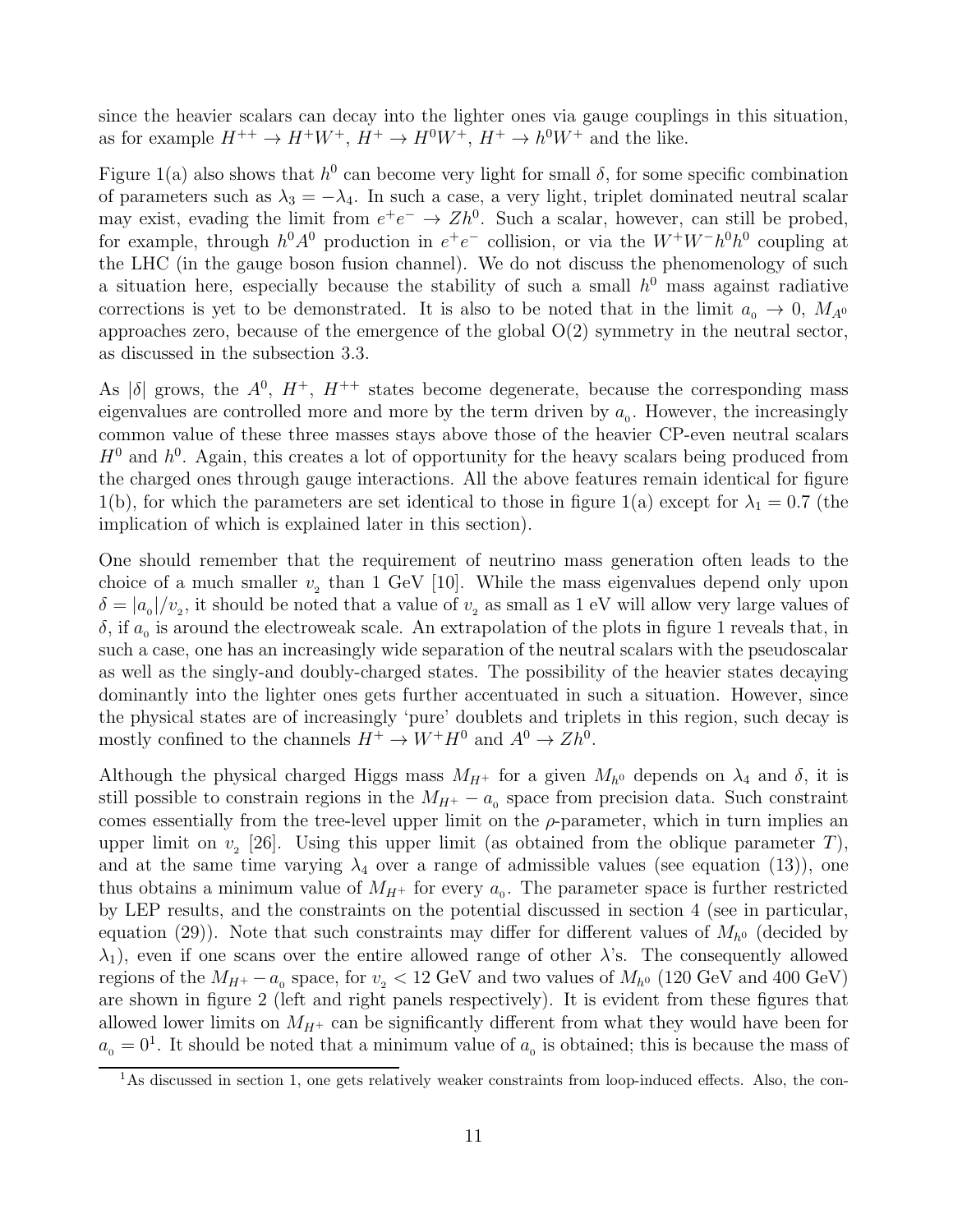

Figure 2: The allowed regions of  $M_{H^+} - a_0$  space, for  $v_2 < 12$  GeV (coming from tree-level upper limit on the  $\rho$ -parameter), and  $M_{h^0} = 120 \text{ GeV}$  (left panel) and  $M_{h^0} = 400 \text{ GeV}$  (right panel), are shown by the shaded region marked by red-color. The constraints restricting this parameter space also include those coming from LEP results as well as from the scalar potential (see section 4)

.

the 'physical' pseudoscalar state is proportional to  $\sqrt{|a_0|}$ , a fact connected with the appearance of a glodstine boson in the limit of vanishing  $a_0$ . Here we have assumed a lower limit of 100 GeV on the pseudosalar mass, which leads to a minimum allowed value of  $a_0$ . The minimum value pertains to both panels in the figure, though the larger range of  $a_0$  in the right-hand panel makes it nearly invisible.

Also note in both the left and the right panels of figure 1 that the lighter neutral scalar  $h^0$ remains triplet-dominated below a cross-over point decided by  $|\delta|$ , beyond which it is doubletdominated. For the parameter values we have chosen, this is around  $|\delta| \sim 4$  for figure 1(a), and 2.8 for figure 1(b). These cross-overs are more clearly presented in figure 3, where we have shown the composition of  $h^0$  and  $H^0$  in terms of the probability of it being an SU(2) doublet, as a function of  $|\delta|$  for  $\lambda_4 = 1$ . This can be easily understood from a first-order approximation of  $\mathcal{M}^{0R}$  in equation (16), where we drop the relatively smaller off-diagonal terms and the  $v_2^2$ 2 dependent term of  $\mathcal{M}_{22}^{0R}$ . Since, for figures 3(a) for example, we have taken  $\lambda_1 = 1$ , one has  $\mathcal{M}_{11}^{0R} > \mathcal{M}_{22}^{0R}$  as long as  $|\delta| < 4$ . Thus the lighter neutral scalar will be triplet-dominated, its mass-squared value being approximately given by  $\mathcal{M}_{22}^{0R}$ . For both the plots of figure 3(a), beyond this cross-over,  $\mathcal{M}_{22}^{0R} > \mathcal{M}_{11}^{0R}$ , and the lighter neutral scalar becomes doublet-dominated with  $\mathcal{M}_{11}^{0R}$  as its approximate mass-squared value, and its mass no longer depends on the precise value of  $a_0$ . Following similar reasons, for both the plots of figure 3(b), where we have taken  $\lambda_1 = 0.7$ , the cross-over takes place around  $|\delta| \sim 2.8$ .

Note that for small values of  $v<sub>2</sub>$  (see the plots in the right panel of figure 3 where  $v<sub>2</sub> = 1$  eV), this

straints on the potential may change on considering loop effects, which are tentatively assumed to be small, since the triplet states have no coupling with heavy quarks.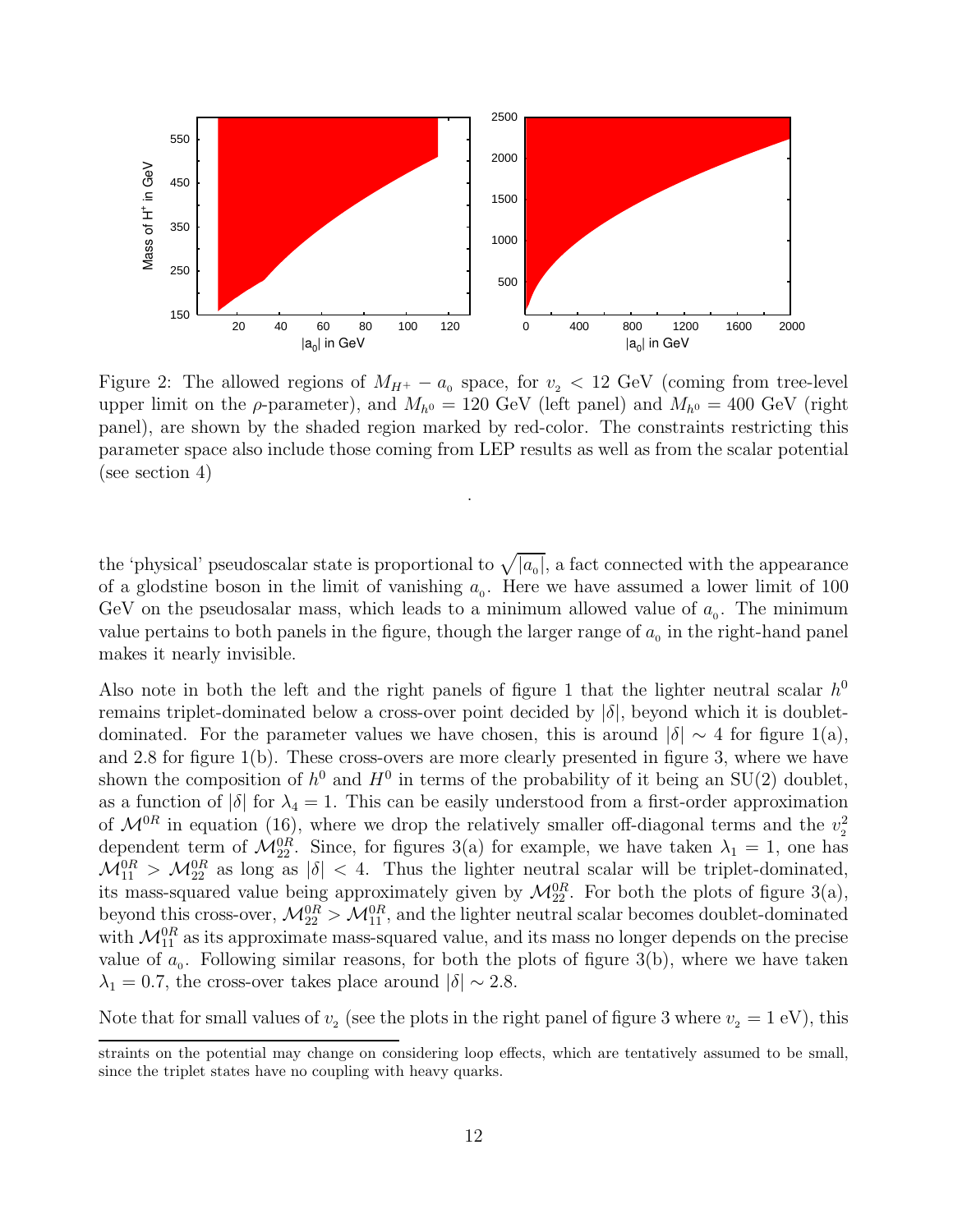cross-over is less smooth compared to the large  $v<sub>2</sub>$  cases (plots in the left panel of figure 3). This is expected since, for small  $v_2$ , the first-hand approximation that we have made above is more exact, making  $\mathcal{M}_{1}^{0R}$  almost diagonal. Thus, the transition from  $\mathcal{M}_{11}^{0R} > \mathcal{M}_{22}^{0R}$  to  $\mathcal{M}_{22}^{0R} > \mathcal{M}_{11}^{0R}$  is rather sharp at  $|\delta| = 4\lambda_1$  (see equation (16)). The very small value of  $v_2$  makes the off-diagonal terms of  $\mathcal{M}^{0R}$  inconsequential in rendering the transition somewhat gradual.



Figure 3: The doublet compositions of  $h^0$  and  $H^0$  as functions of  $\ln|\delta|$ . Top left panel:  $\lambda_i$  (i =  $1-5$  = 1 and  $v_2 = 1$  GeV. Top right panel: identical with top left but only  $v_2 = 1$  eV. Bottom left panel: identical with top left but only  $\lambda_1 = 0.7$ . Bottom right panel: identical with top left but  $v_2 = 1$  eV,  $\lambda_1 = 0.7$ . For all cases,  $h^0$  remains triplet-dominated below the cross-over point,  $\ln|\delta| \simeq 1.39$  for top panels and  $\ln|\delta| \simeq 1.03$  for bottom panels, beyond which it is doublet-dominated. Just the opposite happens to  $H^0$ . The regions on the left of the vertical line shown in the figures of 2(b) are disallowed, by the chosen lower limits on the scalar masses, such as,  $M_{H^{++}} > 150 \text{ GeV}$ ,  $M_{H^{+}}$ ,  $M_{A^0}$ ,  $M_{H^0} > 100 \text{ GeV}$  and  $M_{h^0} > 115 \text{ GeV}$ .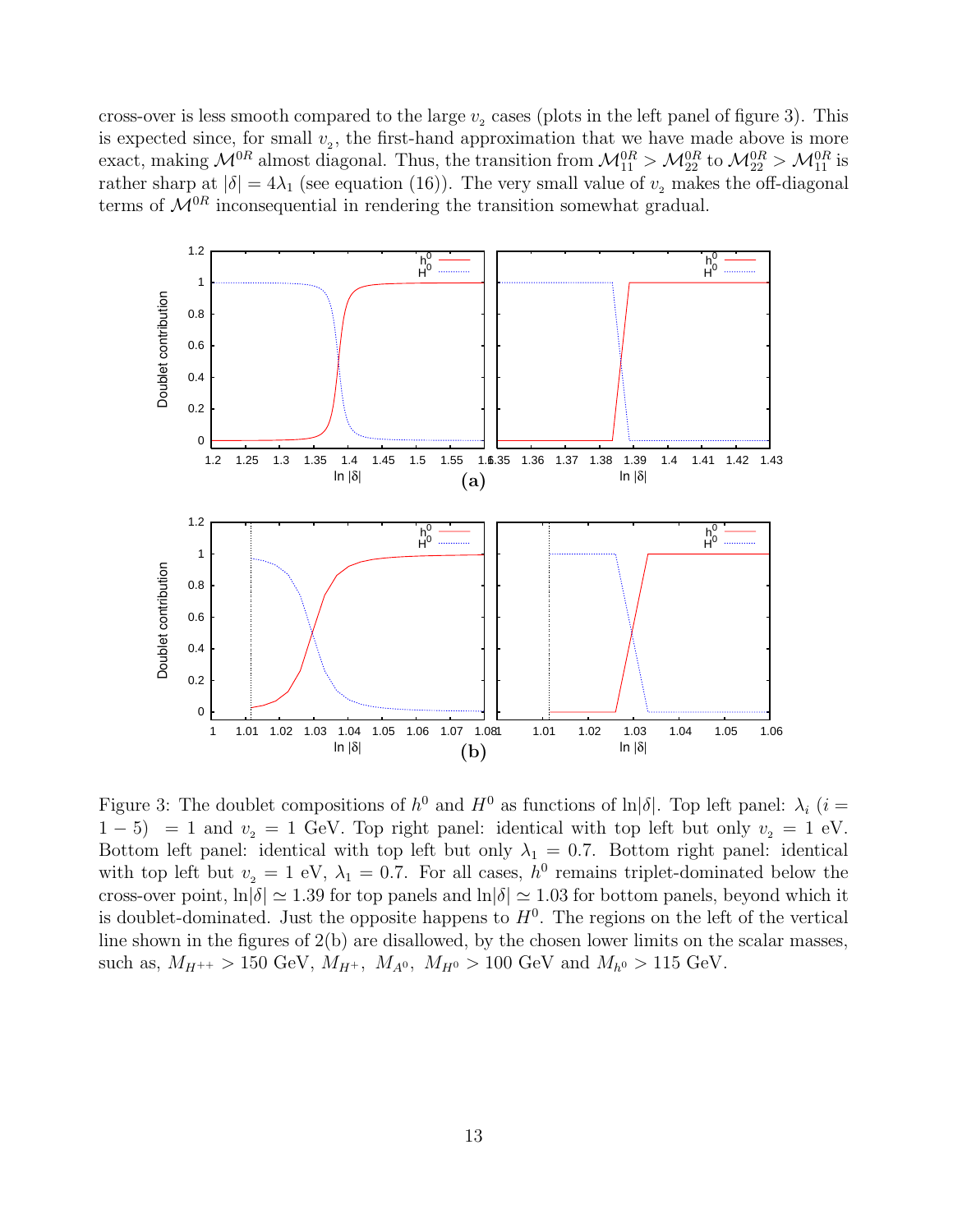### 5.2 Fermion and gauge-boson pair couplings

Among the various possible fermion and gauge-boson pair couplings with the physical scalar states, only the couplings with neutral scalars  $H^0$  and  $h^0$  show dependence on  $a_0$  (see the Appendix for a complete list of all fermion/gauge-scalar couplings of this model). As is obvious from the plots in figure 4, all of t, b,  $W^{\pm}$  and Z pair couplings show the effect of the cross-over in the composition of  $H^0$  and  $h^0$  discussed in the previous section. These plots have been generated for  $|\delta|$  in the range 1-6,  $v_2$  set at 1 GeV, and the  $\lambda_i$  ( $i = 2-5$ ) fixed at 1,  $\lambda_1$  has been set at 1 for the left panel, and at 0.7 for the right panel. We do not show the corresponding plots for other benchmark points here (i. e. small  $v_2$ , negative  $\lambda_4$ ), since they do not add additional information to the general observations made below.

For higher values of  $|\delta|$ , including the regions of very small  $v_2$  suggested by neutrino mass values, the lighter state  $h^0$  remains overwhelmingly doublet-dominated, and its signatures are identical to that of the SM Higgs boson. A somewhat more striking feature, however, presents itself below the cross-over region (*i. e.*, for  $|\delta| \leq 4$  for the left panel and  $|\delta| \leq 2.8$  for the right panel of figure 4). Although such an  $a_0$  is on the lower side of the electroweak scale, it is still allowed, perhaps with a mild degree of fine-tuning. The interesting point to note is that  $h^0$ is dominantly a triplet here, and, as seen from the left panels of figures  $4(a)$ ,  $4(b)$  and  $4(c)$ , it has rather suppressed interactions with both fermion and gauge boson pairs. As a result, its production in all of the usually expected channels will be suppressed. At the LHC, the gluon-gluon fusion channel will suffer due to the feeble coupling of the lightest scalar to the top quark in the loop, while the feeble character of gauge boson pair coupling will suppress production via gauge boson fusion. (However,  $H^0$  may be produced, depending on its mass.) In  $e^+e^-$  collision, too, both the processes of associated production of  $h^0$  with Z as well as gauge boson fusion will undergo suppression in an identical manner. Consequently, the experimental limit on the mass of such a scalar is much more relaxed than in the case of a Higgs doublet [22–25].

### 6 Summary and conclusions

We have considered the inclusion of a single complex Higgs triplet  $X$  in addition to the usual Higgs doublet  $\Phi$  of the standard model, motivated by the fact that this is the most economic, model-independent way of generating neutrino masses through triplet interactions. Then we have considered the most general scalar potential of such a scenario, including a term  $a_0 \Phi \Phi X^{\dagger}$ . We show that, with just one triplet added, such a term must be included if one has to avoid additional Goldstone bosons in neutral sector. It is further demonstrated that  $a_0$  must be real, thus ruling out any additional source of CP-violation. We have also obtained the field content requirement of a general model (with doublets, complex-triplets, real-triplets) for having additional sources of CP-violation in the tree-level potential.

We have gone on to examine the implications of the above trilinear term in the mass matrices of the neutral scalars and pseudoscalars, as also for the singly- and doubly-charged scalar masses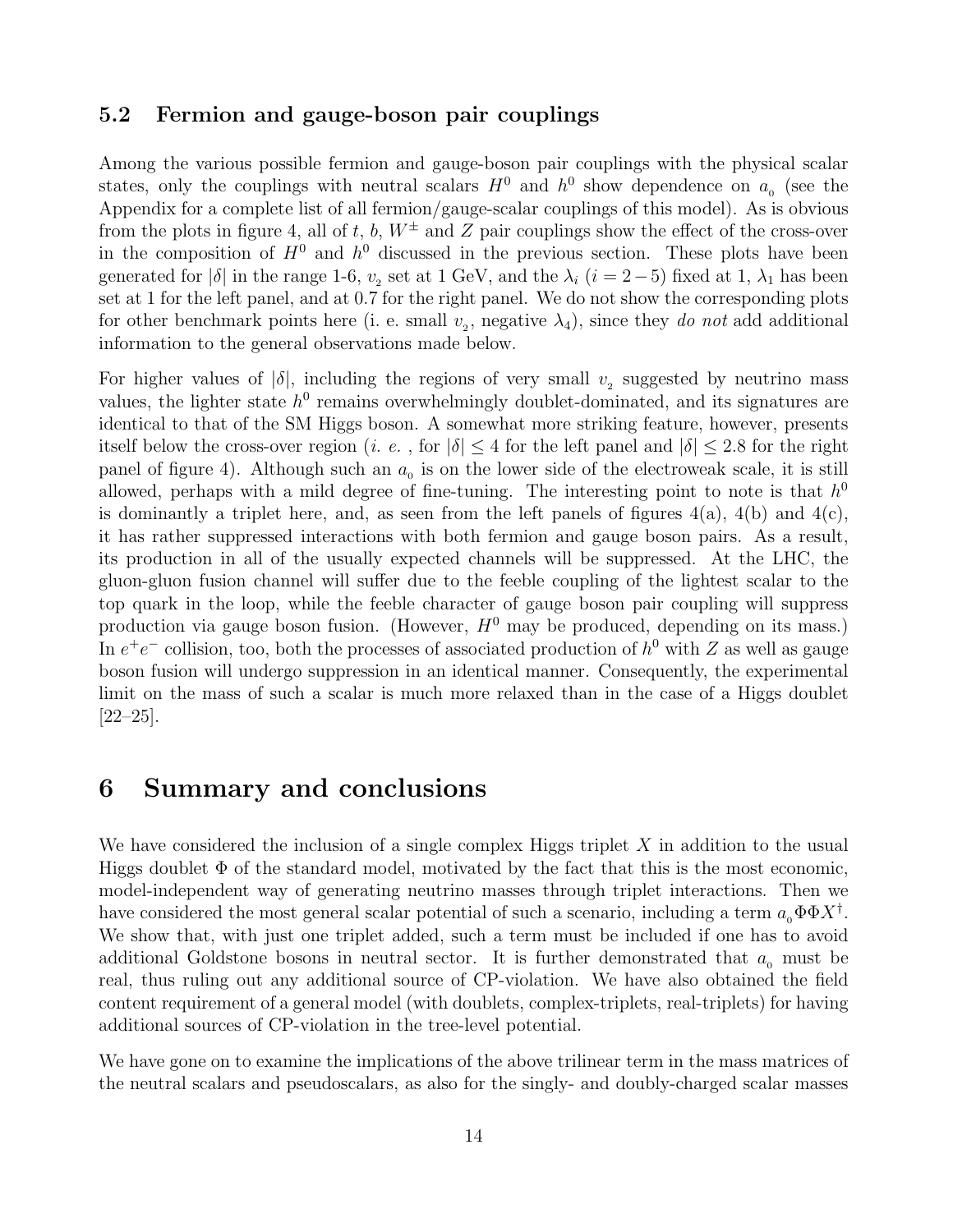

Figure 4: t, b,  $W^{\pm}$  and Z pair couplings with  $H^0$  and  $h^0$  against  $\ln|\delta|$ , with  $\lambda_i$   $(i = 1 - 5) = 1$ and  $v_2 = 1$  GeV (in the left panel) and  $\lambda_1 = 0.7$ ,  $\lambda_i$  ( $i = 2 - 5$ ) = 1 and  $v_2 = 1$  GeV (in the right panel). Below the cross-over point,  $\ln|\delta| \simeq 1.39$  for left panel and  $\ln|\delta| \simeq 1.03$  for right panel, interactions of  $h^0$  are suppressed, relaxing its experimental mass limit. The regions on the left of the vertical line shown in the figures in the right panel are disallowed, by the chosen lower limits on the scalar masses, such as,  $M_{H^{++}} > 150$  GeV,  $M_{H^+}$ ,  $M_{A^0}$ ,  $M_{H^0} > 100$  GeV and  $M_{h^0} > 115$  GeV.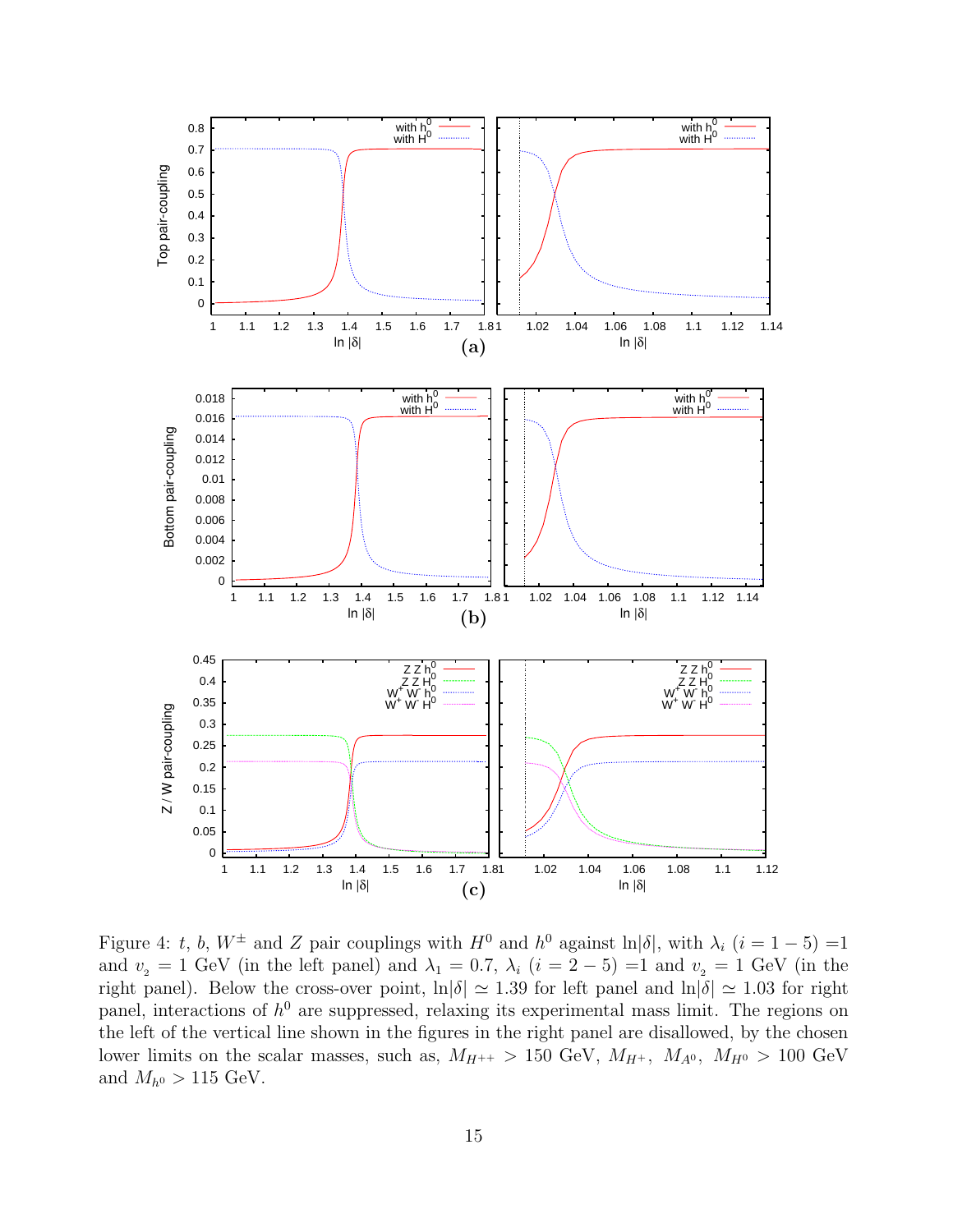in this scenario. The  $a_0$ -dependent lower limits on the charged Higgs mass are derived from bounds on  $\rho$ -parameter.

We find that, for small values of  $|\delta| = |a_0|/v_2$  (where  $v_2$  is the triplet vev), the spectrum is of such nature as to allow the decay of heavier scalars into lighter ones via gauge interactions. For large  $|\delta|$ , on the other hand, the doubly-charged, singly-charged and neutral pseudoscalar Higgses become practically degenerate, while the two even-parity neutral scalars are considerably lighter. This also emphasizes the possibility of the decay of the singly-charged or neutral pseudoscalar states into the neutral scalars.

The couplings of the various physical states in this scenario has been studied in detail. It is found that, for small values of  $|\delta|$ , the lightest neutral scalar field is dominated by triplet contributions, and as such has extremely suppressed interactions with fermion as well as gauge boson pairs.

### Acknowledgments

AK acknowledges support from the research projects SR/S2/HEP-15/2003 of DST, Govt. of India, and 2007/37/9/BRNS of DAE, Govt. of India. PD thanks the Department of Physics, University of Calcutta, for a visit. BM thanks the Department of Physics, University of Calcutta, for a visit under the UGC (UPE) scheme. The work of PD and BM has been partially supported by the funds made available to the Regional Centre for Accelerator-based Particle Physics (ReCAPP) by the Department of Atomic Energy, Govt. of India.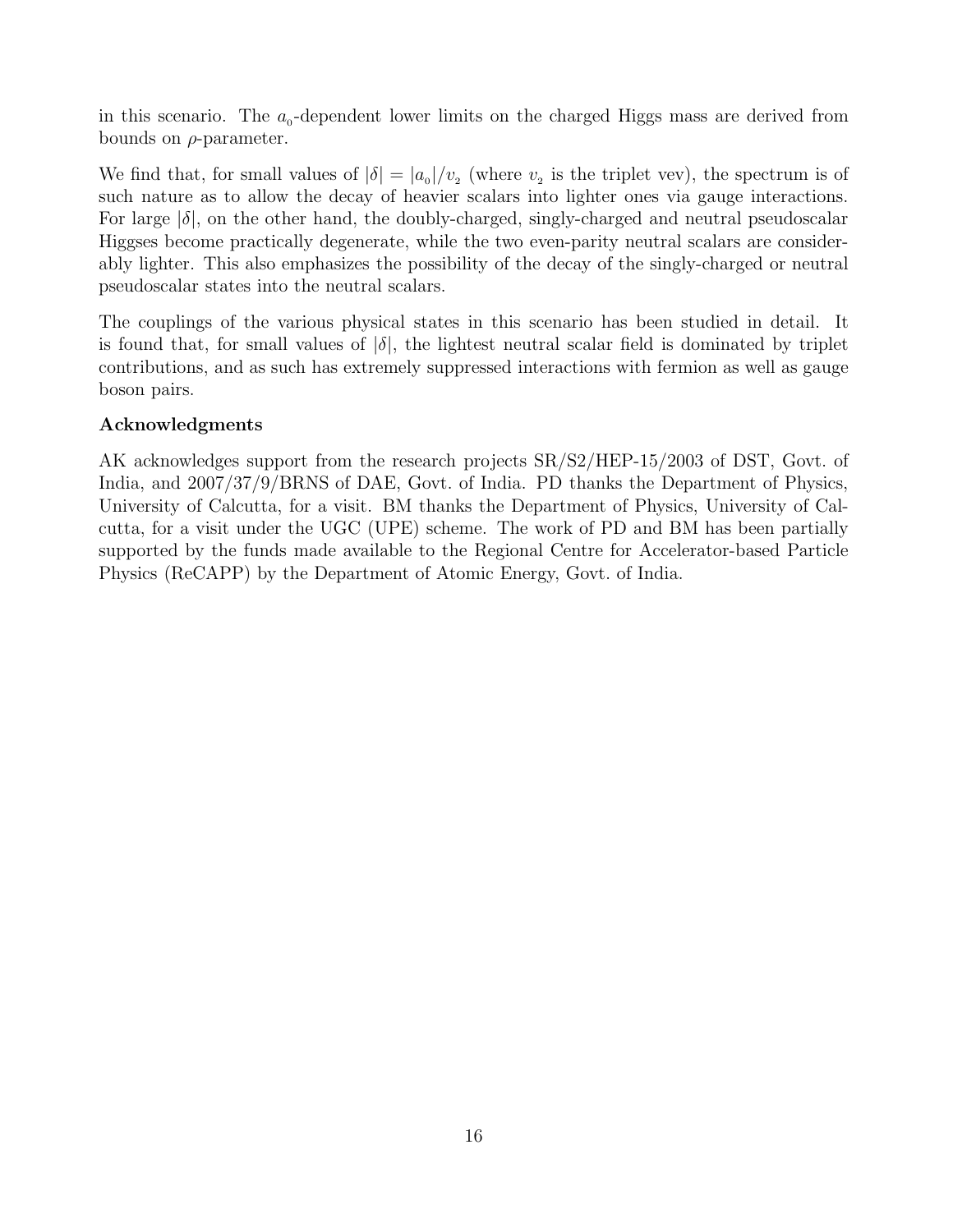## Appendix: Gauge and fermion couplings with scalars

Here we present a complete list of Feynman rules for couplings of the physical scalars with gauge bosons and fermions. We define  $c_w = \cos \theta_w$  etc., and the mixing angles,

$$
c_{+} = \frac{v_1}{\sqrt{v_1^2 + 4v_2^2}}, \quad s_{+} = \frac{2v_2}{\sqrt{v_1^2 + 4v_2^2}}
$$
(30)

$$
c_{I} = \frac{v_{1}}{\sqrt{v_{1}^{2} + 8v_{2}^{2}}}, \quad s_{I} = \frac{2\sqrt{2}v_{2}}{\sqrt{v_{1}^{2} + 8v_{2}^{2}}},
$$
(31)

for the charged scalars and pseudo scalars with their respective gauge states. For the real scalars we use the corresponding notations  $c_R$  and  $s_R$ . In terms of the elements of  $\mathcal{M}^{0R}$  in equation (16), and its eigenvalues  $\Lambda_{h^0} = 2M_{h^0}^2$  and  $\Lambda_{H^0} = 2M_{H^0}^2$ , the expression for  $c_R$  and  $s_R$ can be given as,

$$
c_R = \mathcal{M}_{12}^{0R} / \left( \sqrt{\left[ \mathcal{M}_{12}^{0R} \right]^2 + \left[ \Lambda_{h^0} - \mathcal{M}_{11}^{0R} \right]^2} \right)
$$
  
\n
$$
s_R = \mathcal{M}_{12}^{0R} / \left( \sqrt{\left[ \mathcal{M}_{12}^{0R} \right]^2 + \left[ \Lambda_{H^0} - \mathcal{M}_{11}^{0R} \right]^2} \right),
$$
\n(32)

which we estimate numerically. While deducing the Feynman rules, we assume all momenta (expressed in general as  $P_{\mu}$ ) to be incoming.

Following the above notations we now list the rules for the gauge-scalar three-vertices;

$$
ZH^{++}H^{--} \; : \; i \left( g \frac{\cos 2\theta_w}{c_w} \right) \left[ P_\mu(H^{--}) - P_\mu(H^{++}) \right] \tag{33}
$$

$$
AH^{++}H^{--} \; : \; i(2e) \left[ P_{\mu}(H^{--}) - P_{\mu}(H^{++}) \right] \tag{34}
$$
\n
$$
W^{-}W^{-}H^{++} \; : \; i(2e^2 \omega) \in (25)
$$

$$
W^-W^-H^{++} \quad : \quad i\left(2g^2v_2\right)g_{\alpha\beta} \tag{35}
$$

$$
ZZh^{0} \quad : \quad i\left(\frac{g^{2}}{c_{W}^{2}}\right)\left[\frac{v_{1}c_{R}}{2} + 2\sqrt{2}v_{2}s_{R}\right]g_{\alpha\beta} \tag{36}
$$

$$
ZZH^{0} : i\left(\frac{g^{2}}{c_{W}^{2}}\right)\left[-\frac{v_{1}s_{R}}{2} + 2\sqrt{2}v_{2}c_{R}\right]g_{\alpha\beta} \tag{37}
$$

$$
W^{+}W^{-}h^{0} \; : \; ig^{2}\left[\frac{v_{1}c_{R}}{2} + 2\sqrt{2}v_{2}s_{R}\right]g_{\alpha\beta} \tag{38}
$$

$$
W^{+}W^{-}H^{0} \; : \; ig^{2}\left[-\frac{v_{1}s_{R}}{2} + 2\sqrt{2}v_{2}c_{R}\right]g_{\alpha\beta} \tag{39}
$$

$$
ZW^{-}G^{+} \; : \; \left(\frac{g^{2}}{c_{w}}\left[\cos 2\theta_{w} - 1\right]\frac{v_{1}c_{+}}{4} - \left[eg' + \frac{g^{2}}{c_{w}}\right]v_{2}s_{+}\right)g_{\alpha\beta} \tag{40}
$$

$$
ZW^{-}H^{+} \; : \; \left(-\frac{g^{2}}{c_{W}}\left[\cos 2\theta_{W} - 1\right]\frac{v_{1}s_{+}}{4} - \left[eg' + \frac{g^{2}}{c_{W}}\right]v_{2}c_{+}\right)g_{\alpha\beta} \tag{41}
$$

$$
AW^{-}G^{+} \quad : \quad eg\left(\frac{v_{1}c_{+}}{4} + v_{2}s_{+}\right)g_{\alpha\beta} \tag{42}
$$

$$
AW^-H^+ \quad : \quad eg\left(-\frac{v_1s_+}{4} + v_2c_+\right)g_{\alpha\beta} \tag{43}
$$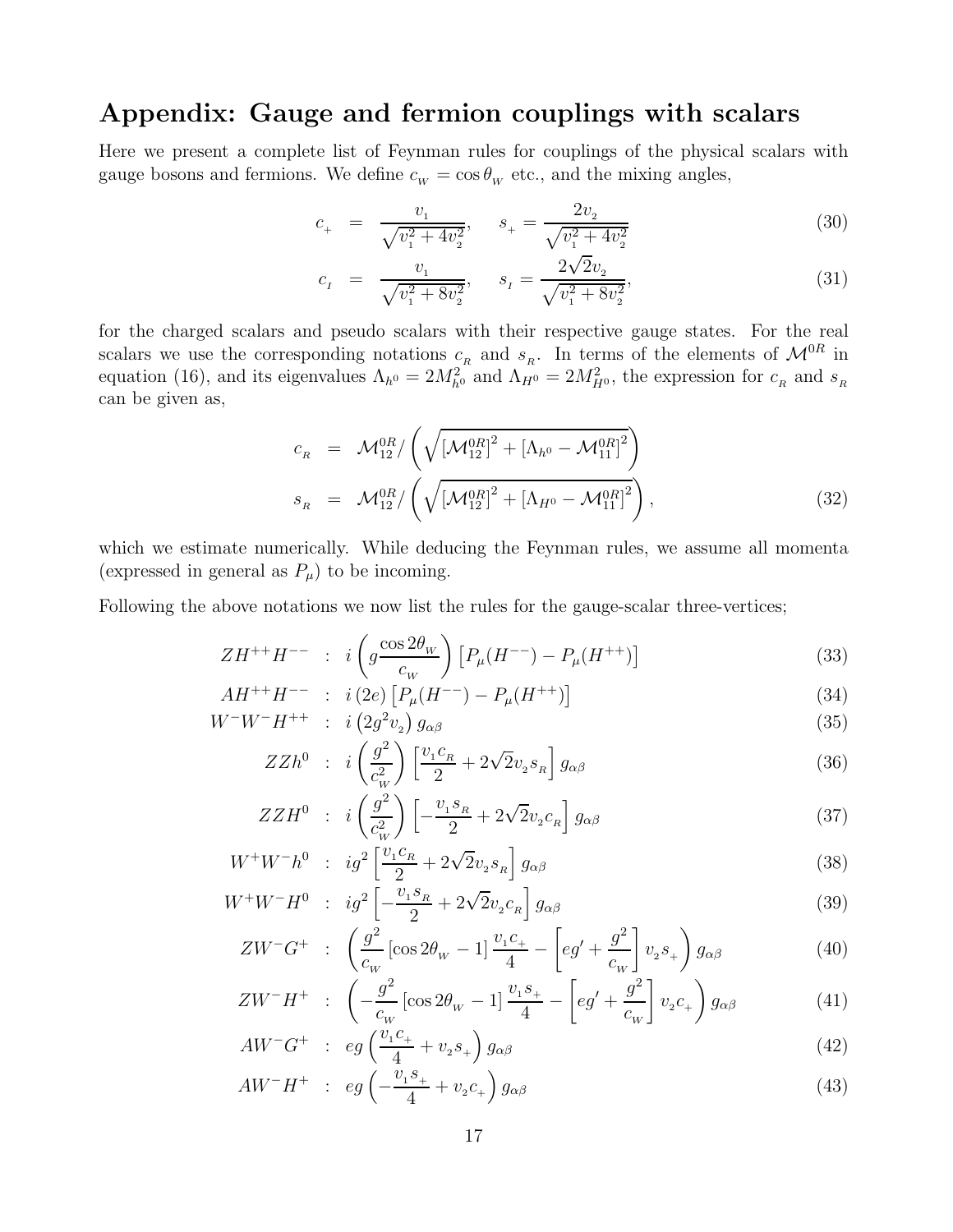$$
ZG^{+}G^{-} \; : \; i \left( g \frac{\cos 2\theta_{w}}{2c_{w}} c_{+}^{2} + g's_{w} s_{+}^{2} \right) \left[ P_{\mu}(G^{-}) - P_{\mu}(G^{+}) \right] \tag{44}
$$

$$
ZG^{+}H^{-} \; : \; i\left(-g\frac{\cos 2\theta_{w}}{2c_{w}}+g's_{w}\right)c_{+}s_{+}\left[P_{\mu}(G^{-})-P_{\mu}(G^{+})\right] \tag{45}
$$

$$
ZH^{+}H^{-} \; : \; i \left( g \frac{\cos 2\theta_{w}}{2c_{w}} s_{+}^{2} + g's_{w} c_{+}^{2} \right) \left[ P_{\mu}(G^{-}) - P_{\mu}(G^{+}) \right] \tag{46}
$$

$$
AG^{+}G^{-} \; : \; ie\left[P_{\mu}(G^{-}) - P_{\mu}(G^{+})\right] \tag{47}
$$
\n
$$
AH^{+}H^{-} \; : \; [D_{\mu}(H^{-}) - D_{\mu}(H^{+})] \tag{48}
$$

$$
AH^{+}H^{-} \; : \; ie\left[P_{\mu}(H^{-}) - P_{\mu}(H^{+})\right]
$$
\n
$$
{}^{710}C^{0} \qquad {}^{g} \qquad {}^{/2}C^{0} \qquad {}^{/2}C^{0} \qquad {}^{/2}C^{0} \qquad {}^{/2}C^{0} \qquad {}^{/2}C^{0} \qquad {}^{/2}C^{0} \qquad {}^{/2}C^{0} \qquad {}^{/2}C^{0} \qquad {}^{/2}C^{0} \qquad {}^{/2}C^{0} \qquad {}^{/2}C^{0} \qquad {}^{/2}C^{0} \qquad {}^{/2}C^{0} \qquad {}^{/2}C^{0} \qquad {}^{/2}C^{0} \qquad {}^{/2}C^{0} \qquad {}^{/2}C^{0} \qquad {}^{/2}C^{0} \qquad {}^{/2}C^{0} \qquad {}^{/2}C^{0} \qquad {}^{/2}C^{0} \qquad {}^{/2}C^{0} \qquad {}^{/2}C^{0} \qquad {}^{/2}C^{0} \qquad {}^{/2}C^{0} \qquad {}^{/2}C^{0} \qquad {}^{/2}C^{0} \qquad {}^{/2}C^{0} \qquad {}^{/2}C^{0} \qquad {}^{/2}C^{0} \qquad {}^{/2}C^{0} \qquad {}^{/2}C^{0} \qquad {}^{/2}C^{0} \qquad {}^{/2}C^{0} \qquad {}^{/2}C^{0} \qquad {}^{/2}C^{0} \qquad {}^{/2}C^{0} \qquad {}^{/2}C^{0} \qquad {}^{/2}C^{0} \qquad {}^{/2}C^{0} \qquad {}^{/2}C^{0} \qquad {}^{/2}C^{0} \qquad {}^{/2}C^{0} \qquad {}^{/2}C^{0} \qquad {}^{/2}C^{0} \qquad {}^{/2}C^{0} \qquad {}^{/2}C^{0} \qquad {}^{/2}C^{0} \qquad {}^{/2}C^{0} \qquad {}^{/2}C^{0} \qquad {}^{/2}C^{0} \qquad {}^{/2}C^{0} \qquad {}^{/2}C^{0} \qquad {}^{/2}C^{0} \qquad {}^{/2}C^{0} \qquad {}^{/2}C^{0} \qquad {}^{/2}C^{0} \qquad {}^{/2}C^{0} \
$$

$$
Zh^{0}G^{0} \; : \; \frac{g}{c_{W}}(c_{R}c_{I}/2 + s_{R}s_{I})\left[P_{\mu}(h^{0}) - P_{\mu}(G^{0})\right]
$$
\n
$$
\tag{49}
$$

$$
Zh^{0} A^{0} : \frac{g}{c_{w}} (s_{R} c_{I}/2 - c_{R} s_{I}) [P_{\mu}(h^{0}) - P_{\mu}(A^{0})]
$$
\n(50)

$$
ZH^{0}G^{0} \; : \; \frac{g}{c_{W}}\left(-c_{R}s_{I}/2+s_{R}c_{I}\right)\left[P_{\mu}(H^{0})-P_{\mu}(G^{0})\right] \tag{51}
$$

$$
ZH^{0}A^{0} \; : \; \frac{g}{c_{w}} \left( -s_{R}s_{I}/2 - c_{R}c_{I} \right) \left[ P_{\mu}(H^{0}) - P_{\mu}(A^{0}) \right] \tag{52}
$$

$$
W^{-}G^{-}H^{++} : i(gs_{+}) [P_{\mu}(G^{-}) - P_{\mu}(H^{++})]
$$
\n
$$
W^{-}H^{-}H^{++} : i(gc_{+}) [P_{\mu}(H^{-}) - P_{\mu}(H^{++})]
$$
\n(53)

$$
V^-H^-H^{++} : i(gc_+) [P_\mu(H^-) - P_\mu(H^{++})]
$$
\n(54)

$$
W^{-}G^{+}h^{0} \; : \; ig \left( c_{+} c_{R} / 2 + s_{+} s_{R} / \sqrt{2} \right) \left[ P_{\mu}(h^{0}) - P_{\mu}(G^{+}) \right] \tag{55}
$$

$$
W^{-}H^{+}h^{0} \; : \; ig \left( -s_{+}c_{R}/2 + c_{+}s_{R}/\sqrt{2} \right) \left[ P_{\mu}(h^{0}) - P_{\mu}(H^{+}) \right] \tag{56}
$$

$$
W^{-}G^{+}H^{0} \; : \; ig \left(-c_{+} s_{R}/2 + s_{+} c_{R}/\sqrt{2}\right) \left[P_{\mu}(H^{0}) - P_{\mu}(G^{+})\right] \tag{57}
$$

$$
W^{-}H^{+}H^{0} \; : \; ig \left( s_{+} s_{R} / 2 + c_{+} c_{R} / \sqrt{2} \right) \left[ P_{\mu}(H^{0}) - P_{\mu}(H^{+}) \right] \tag{58}
$$

$$
W^{-}G^{+}G^{0} \; : \; g\left(c_{+}c_{I}/2 + s_{+}s_{I}/\sqrt{2}\right)\left[P_{\mu}(G^{0}) - P_{\mu}(G^{+})\right] \tag{59}
$$

$$
W^-H^+G^0 \; : \; g\left(s_+c_+/2-c_+s_+/ \sqrt{2}\right) \left[P_\mu(G^0) - P_\mu(H^+)\right] \tag{60}
$$

$$
W^{-}G^{+}A^{0} \; : \; g\left(-c_{+}s_{I}/2 + s_{+}c_{I}/\sqrt{2}\right)\left[P_{\mu}(A^{0}) - P_{\mu}(G^{+})\right] \tag{61}
$$

$$
W^-H^+A^0 \; : \; g\left(-s_+s_1/2 - c_+c_1/\sqrt{2}\right) \left[P_\mu(A^0) - P_\mu(H^+)\right] \tag{62}
$$

The Feynman rules for gauge-scalar four-vertices are,

$$
ZZH^{++}H^{--} \; : \; i \left(2g^2 \frac{\cos^2 2\theta_W}{c_W^2}\right) g_{\alpha\beta} \tag{63}
$$

$$
AZH^{++}H^{--} : i\left(4eg\frac{\cos 2\theta_{w}}{c_{w}}\right)g_{\alpha\beta} \tag{64}
$$

$$
AAH^{++}H^{--} \quad : \quad i\left(8e^2\right)g_{\alpha\beta} \tag{65}
$$

$$
W^{+}W^{-}H^{++}H^{--} \; : \; ig^{2}g_{\alpha\beta} \tag{66}
$$

$$
ZZG^{+}G^{-} \; : \; i \left( g^{2} \frac{\cos^{2} 2\theta_{w}}{2c_{w}^{2}} c_{+}^{2} + 2g^{\prime 2} s_{w}^{2} s_{+}^{2} \right) g_{\alpha\beta} \tag{67}
$$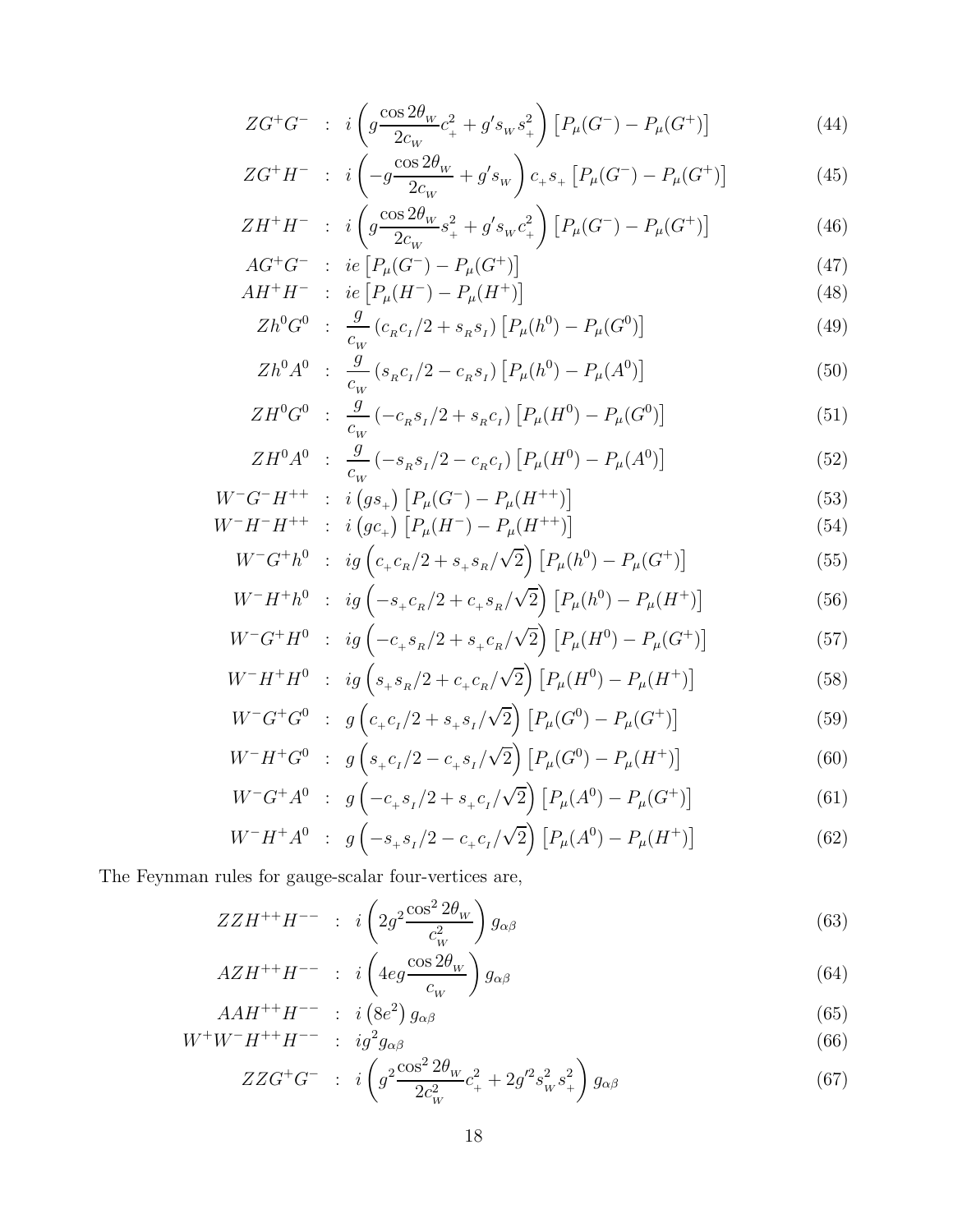$$
ZW^-H^{++}G^- \; : \; i\left(g^2 \frac{\cos 2\theta_w}{c_w} - gg's_w\right)s_{I}g_{\alpha\beta} \tag{90}
$$

$$
W W G A : -i (g c_1 s_1 / 2) g_{\alpha\beta}
$$
  
\n
$$
W^+ W^- A^0 A^0 : i (g^2 s_1^2 / 2 + 2g^2 c_1^2) g_{\alpha\beta}
$$
 (89)

$$
W^{+}W^{-}G^{0}A^{0} \; : \; -i\left(g^{2}c_{I}s_{I}/2\right)g_{\alpha\beta} \tag{88}
$$

$$
W^{+}W^{-}G^{0}G^{0} \; : \; i\left(g^{2}c_{I}^{2}/2+2g^{2}s_{I}^{2}\right)g_{\alpha\beta} \tag{87}
$$

$$
ZZA^{0}A^{0} \; : \; i \left( g^{2} \frac{s_{I}}{2c_{W}^{2}} + 2g^{2} \frac{c_{I}}{c_{W}^{2}} \right) g_{\alpha\beta} \tag{86}
$$
\n
$$
K^{+}W^{-}C^{0}C^{0} \qquad (2.2/2) \to 2^{2} \stackrel{2}{\longrightarrow} \tag{87}
$$

$$
ZZA^{0}A^{0} : i \left( g^{2} \frac{s_{1}^{2}}{a^{2}} + 2g^{2} \frac{c_{1}^{2}}{a^{2}} \right) g_{\alpha\beta}
$$
\n(86)

$$
ZZG^{0}A^{0} : -i\left(g^{2}\frac{3c_{1}s_{1}}{2c_{1}^{2}}\right)g_{\alpha\beta}
$$
\n(85)

$$
V H^* H^* : i \left( g^* s_R^2 / 2 + 2g^* c_R^2 \right) g_{\alpha\beta} \tag{83}
$$
  

$$
ZZG^0 G^0 : i \left( g^2 \frac{c_1^2}{2c^2} + 2g^2 \frac{s_1^2}{c^2} \right) g_{\alpha\beta} \tag{84}
$$

$$
W^{+}W^{-}h^{0}H^{0} \; : \; i\left(g^{2}c_{R}s_{R}/2\right)g_{\alpha\beta} \tag{82}
$$
\n
$$
W^{+}W^{-}H^{0}H^{0} \; : \; i\left(g^{2}s_{R}^{2}/2+2g^{2}c_{R}^{2}\right)g_{\alpha\beta} \tag{83}
$$

$$
W^{+}W^{-}h^{0}H^{0} \; : \; i\left(g^{2}c_{R}s_{R}/2\right)g_{\alpha\beta} \tag{82}
$$

$$
W^{+}W^{-}h^{0}h^{0} : i \left(g^{2}c_{R}^{2}/2+2g^{2}s_{R}^{2}\right)g_{\alpha\beta} \tag{81}
$$

$$
ZZH^{0}H^{0} \; : \; i \left( g^{2} \frac{s_{R}^{2}}{2c_{W}^{2}} + 2g^{2} \frac{c_{R}^{2}}{c_{W}^{2}} \right) g_{\alpha\beta} \tag{80}
$$

$$
ZZh^{0}H^{0} \; : \; i\left(g^{2}\frac{3c_{R}s_{R}}{2c_{W}^{2}}\right)g_{\alpha\beta} \tag{79}
$$

$$
ZZh^{0}h^{0} : i\left(g^{2}\frac{c_{R}^{2}}{2c_{W}^{2}}+2g^{2}\frac{s_{R}^{2}}{c_{W}^{2}}\right)g_{\alpha\beta} \tag{78}
$$

$$
+W^-H^+H^- \; : \; i\left(g^2s_+^2/2+2g^2c_+^2\right)g_{\alpha\beta} \tag{77}
$$

$$
W + W - H^+H^- : i \left(g^2 s_+^2 / 2 + 2g^2 c_+^2\right) g_{\alpha\beta} \tag{77}
$$

$$
W^{+}W^{-}G^{+}H^{-} \; : \; i\left(-\frac{3}{2}g^{2}c_{+}s_{+}\right)g_{\alpha\beta} \tag{76}
$$

$$
W^{+}W^{-}G^{+}G^{-} \; : \; i\left(g^{2}c_{+}^{2}/2+2g^{2}s_{+}^{2}\right)g_{\alpha\beta} \tag{75}
$$

$$
AZH^{+}H^{-} \; : \; i\left( eg \frac{\cos 2\theta_{w}}{c_{w}} s_{+}^{2} - 2eg's_{w} c_{+}^{2} \right) g_{\alpha\beta} \tag{74}
$$

$$
AZH^{+}H^{-} \; : \; i \left( eg \frac{\cos 2\theta_{w}}{2} s_{+}^{2} - 2eg's_{w} c_{+}^{2} \right) g_{\alpha\beta} \tag{74}
$$

$$
AZG^{+}H^{-} \quad : \quad -i\left(eg\frac{\cos 2\theta_{w}}{c_{w}} - 2eg's_{w}\right)c_{+}s_{+}g_{\alpha\beta} \tag{73}
$$

$$
AZG^{+}H^{-} \; : \; -i\left(eg\frac{\cos 2\theta_{w}}{c} - 2eg's_{w}\right)c_{+}s_{+}g_{\alpha\beta} \tag{73}
$$

$$
AZG^{+}G^{-} \; : \; i\left(eg\frac{\cos 2\theta_{w}}{c_{w}}c_{+}^{2} - 2eg's_{w}s_{+}^{2}\right)g_{\alpha\beta} \tag{72}
$$

$$
AAH^{+}H^{-} \; : \; i\left(2e^{2}\right)g_{\alpha\beta} \tag{71}
$$

$$
AAH^{+}H^{-} \; : \; i\left(2e^{2}\right)g_{\alpha\beta} \tag{71}
$$

$$
AAG^+G^- \quad : \quad i\left(2e^2\right)g_{\alpha\beta} \tag{70}
$$

$$
ZZH^{+}H^{-} \; : \; i \left( g^{2} \frac{\cos^{2} 2\theta_{W}}{2c_{W}^{2}} s_{+}^{2} + 2g^{\prime 2} s_{W}^{2} c_{+}^{2} \right) g_{\alpha\beta} \tag{69}
$$

$$
ZZG^{+}H^{-} \; : \; -i\left(g^{2}\frac{\cos^{2}2\theta_{W}}{c_{W}^{2}} - 2g'^{2}s_{W}^{2}\right)c_{+}s_{+}g_{\alpha\beta} \tag{68}
$$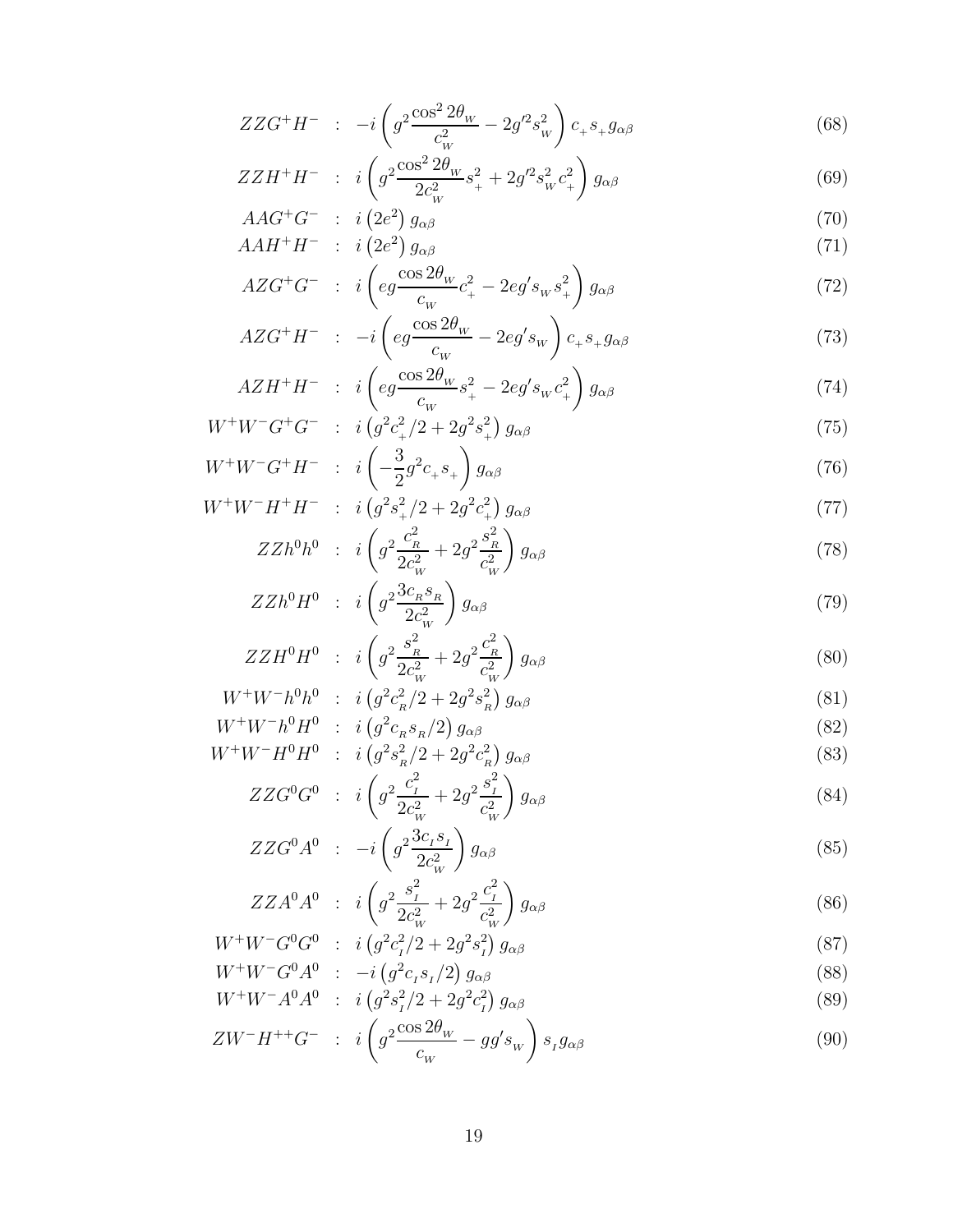$$
W^+W^+H^{-}-H^0 \quad : \quad i\left(\sqrt{2}g^2c_R\right)g_{\alpha\beta} \tag{111}
$$

$$
W^+W^+H^{-1}h^0 \quad : \quad i\left(\sqrt{2}g^2s_R\right)g_{\alpha\beta} \tag{110}
$$

$$
AW^-H^+A^0 \quad : \quad eg\left(-\frac{s_+s_1}{2} - \frac{c_+c_1}{\sqrt{2}}\right)g_{\alpha\beta} \tag{109}
$$

$$
AW^-H^+G^0 \quad : \quad eg\left(-\frac{s_+c_1}{2} + \frac{c_+s_1}{\sqrt{2}}\right)g_{\alpha\beta} \tag{108}
$$

$$
AW^{-}G^{+}A^{0} \quad : \quad eg\left(\frac{c_{+}s_{I}}{2} - \frac{s_{+}s_{I}}{\sqrt{2}}\right)g_{\alpha\beta} \tag{107}
$$

$$
AW^{-}G^{+}G^{0} \; : \; eg\left(\frac{c_{+}c_{I}}{2} + \frac{s_{+}s_{I}}{\sqrt{2}}\right)g_{\alpha\beta} \tag{106}
$$

$$
ZW^-H^+A^0 \quad : \quad \left(-\frac{g^2}{c_w} \left[\cos 2\theta_w - 1\right] \frac{4}{4} - \left[e^g + \frac{g^2}{c_w}\right] \frac{g_{\alpha\beta}}{\sqrt{2}}\right) g_{\alpha\beta} \tag{104}
$$
\n
$$
ZW^-H^+A^0 \quad : \quad \left(-\frac{g^2}{c_w} \left[\cos 2\theta_w - 1\right] \frac{s_+s_+}{4} + \left[e^g + \frac{g^2}{c_w}\right] \frac{c_+c_+}{\sqrt{2}}\right) g_{\alpha\beta} \tag{105}
$$

$$
ZW^{-}H^{+}G^{0} \; : \; \left(-\frac{g^{2}}{c_{w}}\left[\cos 2\theta_{w} - 1\right]\frac{s_{+}c_{I}}{4} - \left[eg^{2} + \frac{g^{2}}{c_{w}}\right]\frac{c_{+}s_{I}}{\sqrt{2}}\right)g_{\alpha\beta} \tag{104}
$$
\n
$$
ZW^{-}H^{+}G^{0} \; : \; \left(-\frac{g^{2}}{c_{w}}\left[\cos 2\theta_{w} - 1\right]\frac{s_{+}c_{I}}{4} - \left[eg^{2} + \frac{g^{2}}{c_{w}}\right]\frac{c_{+}s_{I}}{\sqrt{2}}\right)g_{\alpha\beta} \tag{104}
$$

$$
ZW^-G^+G^0 \; : \; \left(\frac{\partial}{c_w} \left[\cos 2\theta_w - 1\right] \frac{+1}{4} - \left[eg' + \frac{\partial}{c_w}\right] \frac{+1}{\sqrt{2}}\right) g_{\alpha\beta} \tag{102}
$$
\n
$$
ZW^-G^+A^0 \; : \; \left(\frac{g^2}{c_w} \left[\cos 2\theta_w - 1\right] \frac{c_+s_1}{4} + \left[eg' + \frac{g^2}{c_w}\right] \frac{s_+c_1}{\sqrt{2}}\right) g_{\alpha\beta} \tag{103}
$$

$$
AW^-H^+H^0 \quad : \quad i\left(eg\left[\frac{+a}{2} + \frac{+a}{\sqrt{2}}\right]\right)g_{\alpha\beta} \tag{101}
$$
\n
$$
ZW^-G^+G^0 \quad : \quad \left(\frac{g^2}{c}\left[\cos 2\theta_w - 1\right]\frac{c_+c_1}{4} - \left[eg' + \frac{g^2}{c}\right]\frac{s_+s_1}{\sqrt{2}}\right)g_{\alpha\beta} \tag{102}
$$

$$
AW^{-}H^{+}H^{0} \; : \; i\left(eg\left[\frac{s_{+}s_{R}}{2} + \frac{s_{+}c_{R}}{\sqrt{2}}\right]\right)g_{\alpha\beta} \tag{101}
$$

$$
AW \ G' H^* : i \left( eg \left[ -\frac{1}{2} + \frac{1}{\sqrt{2}} \right] \right) g_{\alpha\beta}
$$
\n
$$
AW^- H^+ h^0 : i \left( eg \left[ -\frac{s_+ c_R}{2} + \frac{c_+ s_R}{\sqrt{2}} \right] \right) g_{\alpha\beta}
$$
\n
$$
(100)
$$

$$
AW^{\top}G^{\top}h^{\top} \; : \; i\left(eg\left[\frac{-\frac{c}{2} + \frac{c}{\sqrt{2}}}{2}\right]\right)g_{\alpha\beta}
$$
\n
$$
AW^{\top}G^{\top}H^{0} \; : \; i\left(eg\left[-\frac{c_{+}s_{R}}{2} + \frac{s_{+}c_{R}}{\sqrt{2}}\right]\right)g_{\alpha\beta}
$$
\n
$$
(99)
$$

$$
AW^{-}G^{+}h^{0} \; : \; i\left(\frac{c_{W}}{c_{W}}\left[\cos 2\theta_{W} - 1\right] \frac{4}{4} - \left[eg + \frac{c_{W}}{c_{W}}\right] \frac{4}{\sqrt{2}}\right)g_{\alpha\beta} \tag{97}
$$
\n
$$
AW^{-}G^{+}h^{0} \; : \; i\left(eg\left[\frac{c_{+}c_{R}}{2} + \frac{s_{+}s_{R}}{\sqrt{2}}\right]\right)g_{\alpha\beta} \tag{98}
$$

$$
ZW^-H^+h^0 \quad : \quad i\left(-\frac{\partial}{c_W}\left[\cos 2\theta_W - 1\right]\frac{r}{4} - \left[eg' + \frac{\partial}{c_W}\right]\frac{r}{\sqrt{2}}\right)g_{\alpha\beta} \tag{96}
$$
\n
$$
ZW^-H^+H^0 \quad : \quad i\left(\frac{g^2}{c}\left[\cos 2\theta_W - 1\right]\frac{s_+s_R}{4} - \left[eg' + \frac{g^2}{c}\right]\frac{c_+c_R}{\sqrt{2}}\right)g_{\alpha\beta} \tag{97}
$$

$$
ZW^{\top}H^{\ast} : i\left(-\frac{\varepsilon}{c_W}\left[\cos 2\theta_W - 1\right]\frac{\varepsilon}{4} - \left[eg^{\prime} + \frac{\varepsilon}{c_W}\right]\frac{\varepsilon}{\sqrt{2}}\right)g_{\alpha\beta} \tag{95}
$$
\n
$$
ZW^{\top}H^+h^0 : i\left(-\frac{g^2}{c}\left[\cos 2\theta_W - 1\right]\frac{s_+c_R}{4} - \left[eg^{\prime} + \frac{g^2}{c}\right]\frac{c_+s_R}{\sqrt{2}}\right)g_{\alpha\beta} \tag{96}
$$

$$
ZW^-G^+h^0 \quad : \quad i\left(\frac{g}{c_W}\left[\cos 2\theta_W - 1\right]\frac{v_+v_R}{4} - \left[eg' + \frac{g}{c_W}\right]\frac{v_+v_R}{\sqrt{2}}\right)g_{\alpha\beta} \tag{94}
$$
\n
$$
ZW^-G^+H^0 \quad : \quad i\left(-\frac{g^2}{c}\left[\cos 2\theta_W - 1\right]\frac{c_+s_R}{4} - \left[eg' + \frac{g^2}{c}\right]\frac{s_+c_R}{\sqrt{2}}\right)g_{\alpha\beta} \tag{95}
$$

$$
AW^{-}H^{++}H^{-} : i(3eg) c_{I}g_{\alpha\beta}
$$
\n
$$
ZW^{-}G^{+}h^{0} : i\left(\frac{g^{2}}{c}[\cos 2\theta_{W} - 1]\frac{c_{+}c_{R}}{4} - \left[eg' + \frac{g^{2}}{c}\right]\frac{s_{+}s_{R}}{2\sqrt{2}}\right)g_{\alpha\beta}
$$
\n(94)

$$
AW^-H^{++}G^- \quad : \quad i\left(3eg\right)s_{I}g_{\alpha\beta} \tag{92}
$$

$$
ZW^-H^{++}H^- \quad : \quad i\left(g^2 \frac{\cos 2\theta_W}{c_W} - gg's_W\right)c_I g_{\alpha\beta} \tag{91}
$$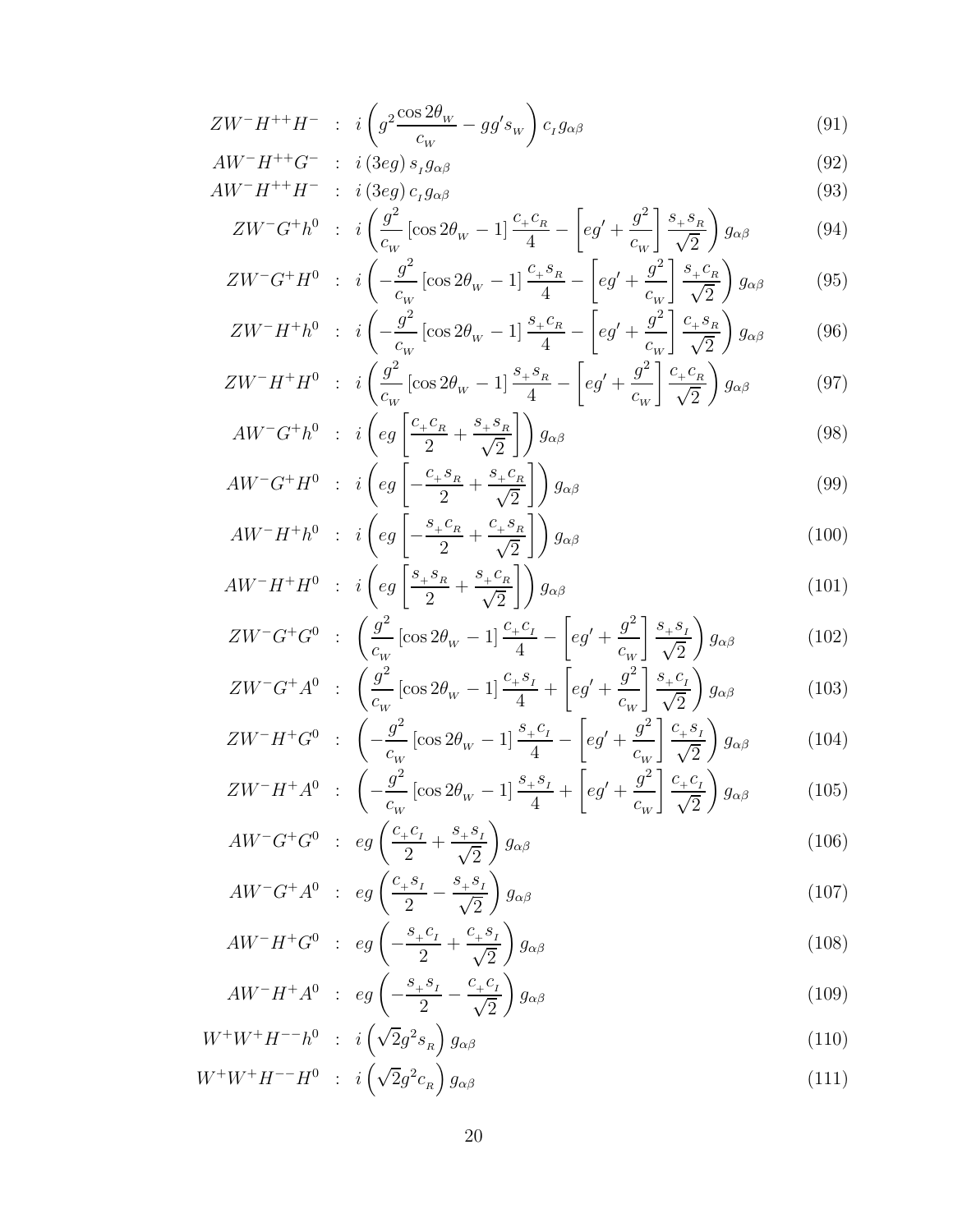$$
W^+W^+H^{--}G^0 \quad : \quad -\left(\sqrt{2}g^2s_I\right)g_{\alpha\beta} \tag{112}
$$

$$
W^+W^+H^{--}A^0 \quad : \quad \left(\sqrt{2}g^2c_I\right)g_{\alpha\beta}.\tag{113}
$$

Feynman rules for the fermion-scalar vertices are,

$$
G^{+}\bar{u}_{i}d_{j} \; : \; \frac{ig}{\sqrt{2}M_{W}} \left[ m_{u_{i}}P_{L} - m_{d_{j}}P_{R} \right]V_{ij} \tag{114}
$$

$$
G^{-} \bar{d}_{j} u_{i} : \frac{i g}{\sqrt{2} M_{W}} \left[ m_{u_{i}} P_{R} - m_{d_{j}} P_{L} \right] V_{ij}^{*}
$$
\n(115)

$$
H^{+}\bar{u}_{i}d_{j} \; : \; \frac{i g s_{+}}{\sqrt{2}M_{W}c_{+}} \left[m_{u_{i}}P_{L}-m_{d_{j}}P_{R}\right]V_{ij} \tag{116}
$$

$$
H^{-} \bar{d}_{j} u_{i} : \frac{i g s_{+}}{\sqrt{2} M_{W} c_{+}} \left[ m_{u_{i}} P_{R} - m_{d_{j}} P_{L} \right] V_{ij}^{*}
$$
\n(117)

$$
G^0 \bar{u}_i u_i \; : \; -\frac{gc_I}{2M_W c_+} m_{u_i} \gamma_5 \tag{118}
$$

$$
G^0 \bar{d}_i d_i \; : \; \frac{gc_i}{2M_W c_+} m_{d_i} \gamma_5 \tag{119}
$$

$$
A^{0}\bar{u}_{i}u_{i} \quad : \quad -\frac{gs_{I}}{2M_{W}c_{+}}m_{u_{i}}\gamma_{5} \tag{120}
$$

$$
A^0 \bar{d}_i d_i : \frac{g s_i}{2M_W c_+} m_{d_i} \gamma_5 \tag{121}
$$

$$
h^0 \bar{u}_i u_i : \frac{i g c_R}{2 M_W c_+} m_{u_i}
$$
\n
$$
(122)
$$

$$
h^0 \bar{d}_i d_i \; : \; \frac{igc_R}{2M_W c_+} m_{d_i} \tag{123}
$$

$$
H^{0}\bar{u}_{i}u_{i} \; : \; \frac{ig_{s_{R}}}{2M_{W}c_{+}}m_{u_{i}} \tag{124}
$$

$$
H^0 \bar{d}_i d_i \; : \; \frac{ig s_{\scriptscriptstyle R}}{2M_W c_+} m_{d_i} \tag{125}
$$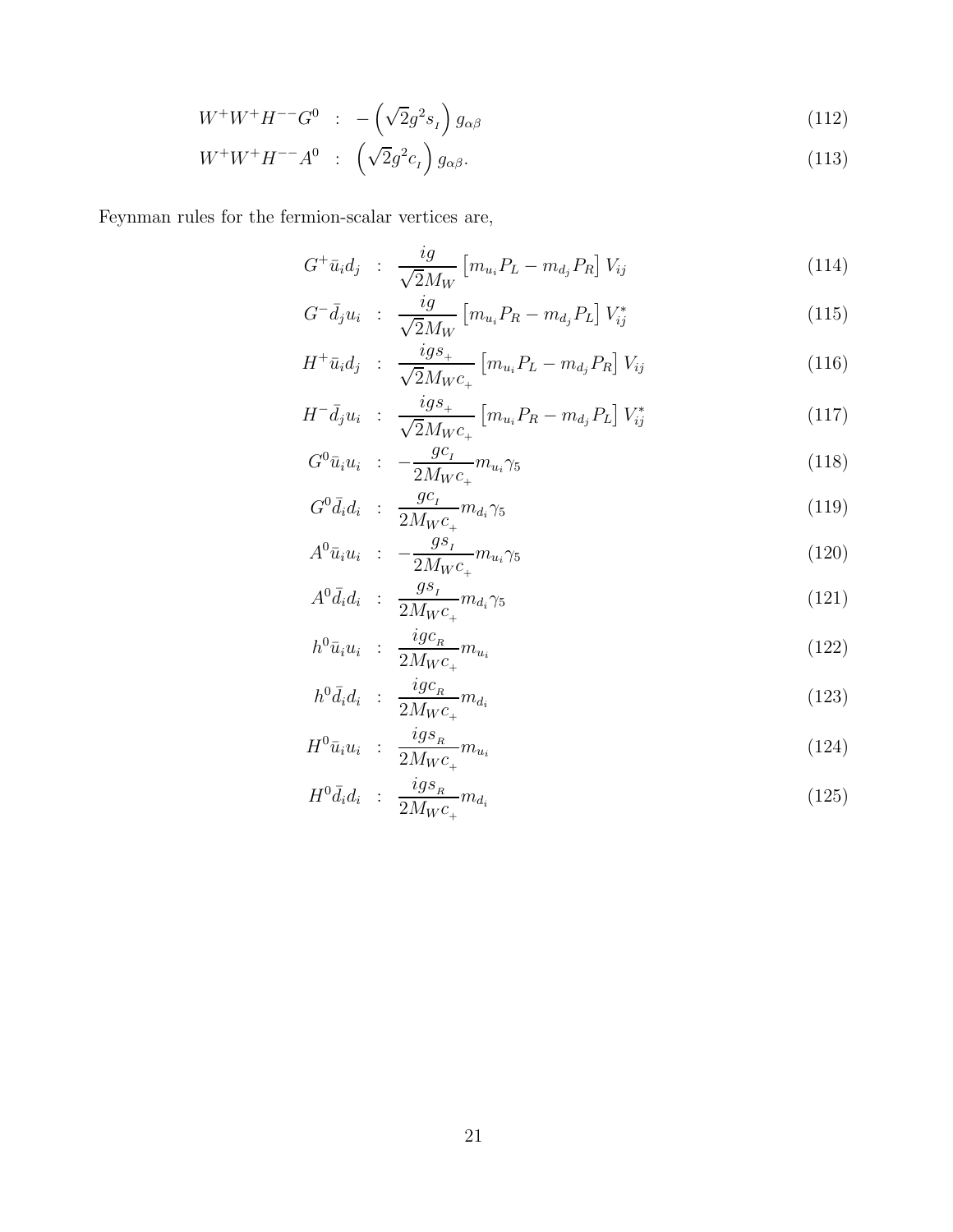## References

- [1] J.F. Gunion, H.E. Haber, G.L. Kane and S. Dawson, The Higgs Hunters Guide (Perseus Publishing, Cambridge, MA, 1990); Perspectives on Higgs Physics, ed. G.L. Kane, (World Scientific, 1993); Perspectives on Higgs Physics II, ed. G.L. Kane, (World Scientific, 1997).
- [2] J.F. Gunion, R. Vega and J. Wudka, Phys. Rev. D 42, 1673 (1990).
- [3] J.F. Gunion, R. Vega and J. Wudka, Phys. Rev. D 43, 2322 (1991).
- [4] E. Accomando *et al.*, arXiv:hep-ph/0608079.
- [5] M.E. Peskin and T. Takeuchi, Phys. Rev. D 46, 381 (1992); T. Blank and W. Hollik, Nucl. Phys. B 514, 113 (1998), [hep-ph/9703392]; J.R. Forshaw, D.A. Ross and B.E. White, JHEP 10, 007 (2001), [hep-ph/0107232]; J.R. Forshaw, A. Sabio Vera and B.E. White, JHEP 06, 059 (2003), [hep-ph/0302256]; M.-C. Chen, S. Dawson and T. Krupovnickas, hep-ph/0504286; M.-C. Chen, S. Dawson and T. Krupovnickas, hep-ph/0604102.
- [6] A. Kundu and B. Mukhopadhyaya, Int. J. Mod. Phys. A11, 5221 (1996). [arXiv:hepph/9507305].
- [7] N.G. Deshpande *et al.*, Phys. Rev. D 44, 837 (1991); T. Han *et al.*, arXiv:hep-ph/0301040; T. Han, H.E. Logan, B. Mukhopadhyaya and R. Srikanth, Phys. Rev. D 72, 053007 (2005).  $\arXiv:hep-ph/0505260$ .
- [8] D.N. Spergel et al., astro-ph/0603449;
- [9] M.S. Chanowitz and M. Golden, Phys. Lett. B 165, 105 (1985); T.G. Rizzo, Phys. Rev. D 41, 1504 (1990); F.J. Botella and J. Roldan, Phys. Rev. D 44, 966 (1991); J.R. Espinosa and M. Quiros, Nucl. Phys. B 384, 113 (1992); R.A. Alanakian, Sov. J. Nucl. Phys. 55, 1551 (1992) [Yad. Fiz. 55, 2774 (1992)]; A.G. Akeroyd, Phys. Lett. B 353, 519 (1995); H.N. Long, Mod. Phys. Lett. A 13, 1865 (1998) [arXiv:hep-ph/9711204]; E. Ma and U. Sarkar, Phys. Rev. Lett. 80, 5716 (1998) [arXiv:hep-ph/9802445]; M. Masip, Phys. Lett. B 444, 352 (1998) [arXiv:hep-ph/9810303]; M.B. Tully and G.C. Joshi, Phys. Rev. D 64 011301 (2001) [hep-ph/0011172]; N. Haba and N. Maru, Phys. Lett. B 532, 93 (2002) [arXiv:hep-ph/0201216]; O. Felix-Beltran, Int. J. Mod. Phys. A 17, 465 (2002); E. Ma, Mod. Phys. Lett. A 17, 1259 (2002) [arXiv:hep-ph/0205025]; M. Senami and K. Yamamoto, Phys. Rev. D 69, 035004 (2004) [arXiv:hep-ph/0305203]; M. Senami and K. Yamamoto, Int. J. Mod. Phys. A 21, 1291 (2006) [arXiv:hep-ph/0305202]; P.V. Dong, H.N. Long, D.T. Nhung and D.V. Soa, Phys. Rev. D 73, 035004 (2006) [arXiv:hepph/0601046]; M.C. Chen, S. Dawson and T. Krupovnickas, Phys. Rev. D 74, 035001 (2006) [arXiv:hep-ph/0604102]; J.L. Diaz-Cruz, J. Hernandez-Sanchez, S. Moretti and A. Rosado, arXiv:0710.4169. M.B.Tully and G.C.Joshi, Phys Rev D64:011301, 2001 (hep-ph/0011172).
- [10] J. Schechter and J.W.F. Valle, Phys. Rev. D 22, 2227 (1980); J. Schechter and J.W.F. Valle, Phys. Rev. D 25, 774 (1982); A. Mendez and F.I. Olness, Int. J. Mod. Phys. A2, 1085 (1987); J.F. Gunion, J. Grifols, A. Mendez, B. Kayser and F.I. Olness, Phys. Rev. D 40,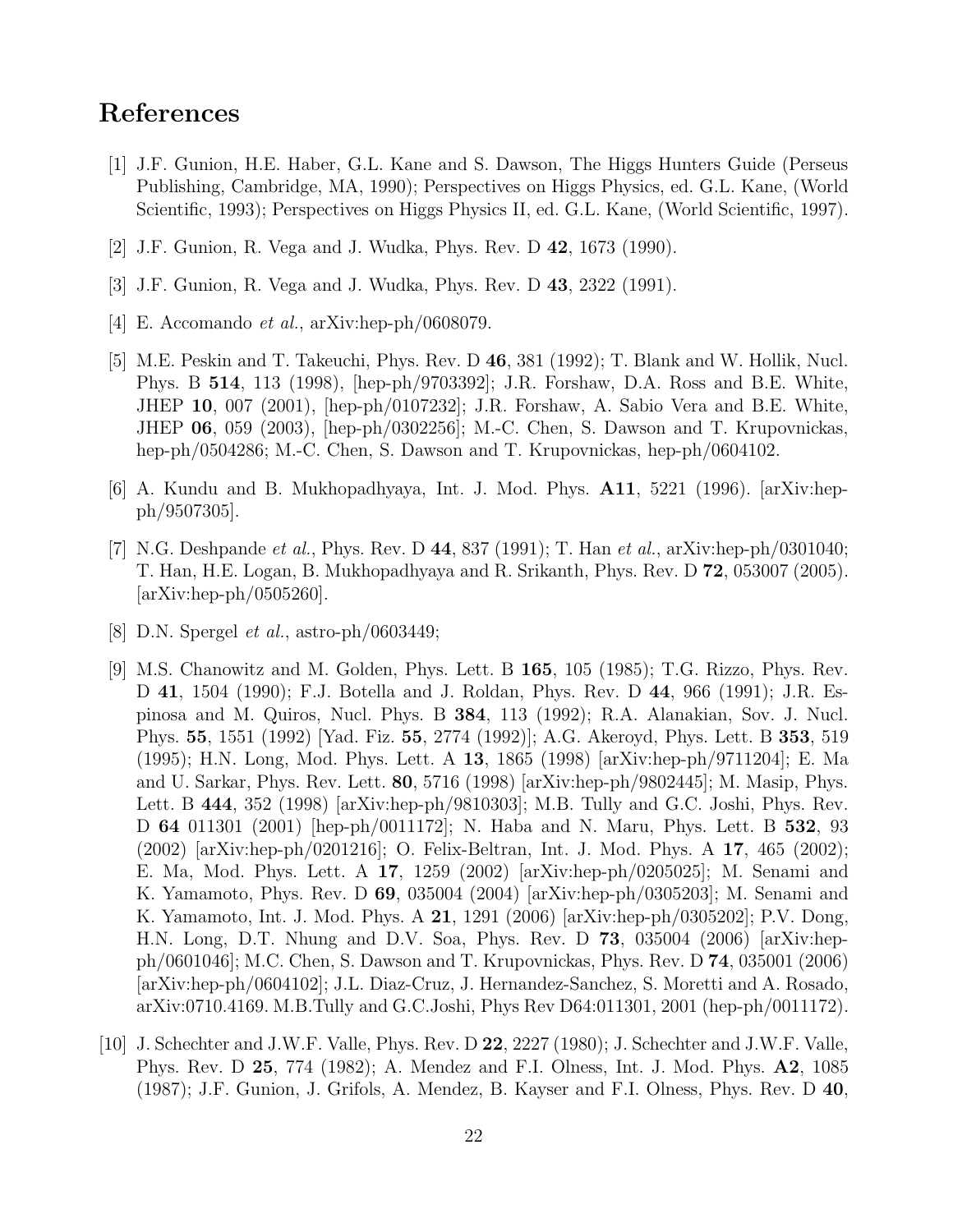1546 (1989); N.G. Deshpande, J.F. Gunion, B. Kayser and F.I. Olness, Phys. Rev. D 44, 837 (1991); E. Ma, Phys. Rev. Lett. 81, 1171 (1998); P.Q. Hung, Phys. Lett. B 649, 275 (2007) [arXiv:hep-ph/0612004]; A. Hektor, M. Kadastik, M. Muntel, M. Raidal and L. Rebane, Nucl. Phys. B 787, 198 (2007) [arXiv:0705.1495 [hep-ph]]; T. Han, B. Mukhopadhyaya, Z. Si and K. Wang, Phys. Rev. D 76, 075013 (2007) [arXiv:0706.0441 [hep-ph]]; C.S. Chen, C.Q. Geng, J.N. Ng and J.M.S. Wu, JHEP 0708, 022 (2007) [arXiv:0706.1964 [hep-ph]]; J. Garayoa and T. Schwetz, arXiv:0712.1453 [hep-ph]; M. Kadastik, M. Raidal and L. Rebane, arXiv:0712.3912 [hep-ph].

- [11] B. Mukhopadhyaya, Phys. Lett. B 252, 123 (1990); J.A. Coarasa, A. Mendez and J. Sola, Phys. Lett. B 374, 131 (1996), [hep-ph/9511297].
- [12] N.G. Deshpande and E. Ma, Phys. Rev. D 18, 2574 (1978).
- [13] Y. Chikashige, R.N. Mohapatra and R.D. Peccei, Phys. Lett. B 45 1926 (1980); Y. Chikashige, R.N. Mohapatra and R.D. Peccei, Phys. Lett. B 98 265 (1981); A. Datta and A. Raychaudhuri, Phys. Rev. D 57, 2940 (1998) [arXiv:hep-ph/9708444]; A. Datta, A. Raychaudhuri, S. Raychaudhuri and S. Chakrabarti, Z. Phys. C 72, 449 (1996) [arXiv:hep-ph/9510432].
- [14] M.A. Luty, Phys. Rev. D 41, 2893 (1990); C. Bachas and T.N. Tomaras, Phys. Rev. Lett. 76, 356 (1996) [arXiv:hep-ph/9508395]; G. Cvetic, C.S. Kim and S.S. Hwang, Phys. Rev. D 58, 116003 (1998) [arXiv:hep-ph/9806282]; A.G. Akeroyd, A. Arhrib and E.M. Naimi, Phys. Lett. B 490, 119 (2000) [arXiv:hep-ph/0006035]; A. Arhrib, arXiv:hepph/0012353; Y.L. Wu and Y.F. Zhou, Phys. Rev. D 64, 115018 (2001) [arXiv:hepph/0104056]; F. Paccetti Correia, M.G. Schmidt and Z. Tavartkiladze, Phys. Lett. B 545, 153 (2002) [arXiv:hep-ph/0206307]; M. Bando and T. Kugo, Prog. Theor. Phys. 109, 87 (2003) [arXiv:hep-ph/0209088]; T. Kugo, Prepared for 2002 International Workshop on Strong Coupling Gauge Theories and Effective Field Theories (SCGT 02), Nagoya, Japan, 10-13 Dec 2002; A. Arhrib, Phys. Lett. B 612, 263 (2005) [arXiv:hepph/0409218]; R. Donagi, Y.H. He, B. A. Ovrut and R. Reinbacher, Phys. Lett. B 618, 259 (2005) [arXiv:hep-th/0409291]; A. Arhrib, Phys. Rev. D 72, 075016 (2005) [arXiv:hepph/0510107]; C.C. Nishi, Phys. Rev. D 76, 055013 (2007) [arXiv:0706.2685 [hep-ph]].
- [15] G.C. Branco and M.N. Rebelo, Phys. Lett. B 160, 117 (1985); J. Liu and L. Wolfenstein, Nucl. Phys. B 289, 1 (1987); G. Asatrian, A. Ioannisian and S.G. Matinyan, Z. Phys. C 61, 265 (1994); M. Masip and A. Rasin, Phys. Rev. D 52, 3768 (1995) [arXiv:hepph/9506471]; S. Bar-Shalom, D. Atwood and A. Soni, Phys. Lett. B 419, 340 (1998) [arXiv:hep-ph/9707284]; A. G. Akeroyd and S. Baek, Phys. Lett. B 500, 142 (2001) [arXiv:hep-ph/0008286]; G.C. Branco, M.N. Rebelo and J.I. Silva-Marcos, Phys. Lett. B 614, 187 (2005) [arXiv:hep-ph/0502118].
- [16] T.P. Cheng and M. Sher, Phys. Rev. D 35, 3484 (1987); N.N. Singh and S.B. Singh, Pramana 54, 235 (2000); K. Matsuda, Y. Koide and T. Fukuyama, Phys. Rev. D 64, 053015 (2001) [arXiv:hep-ph/0010026].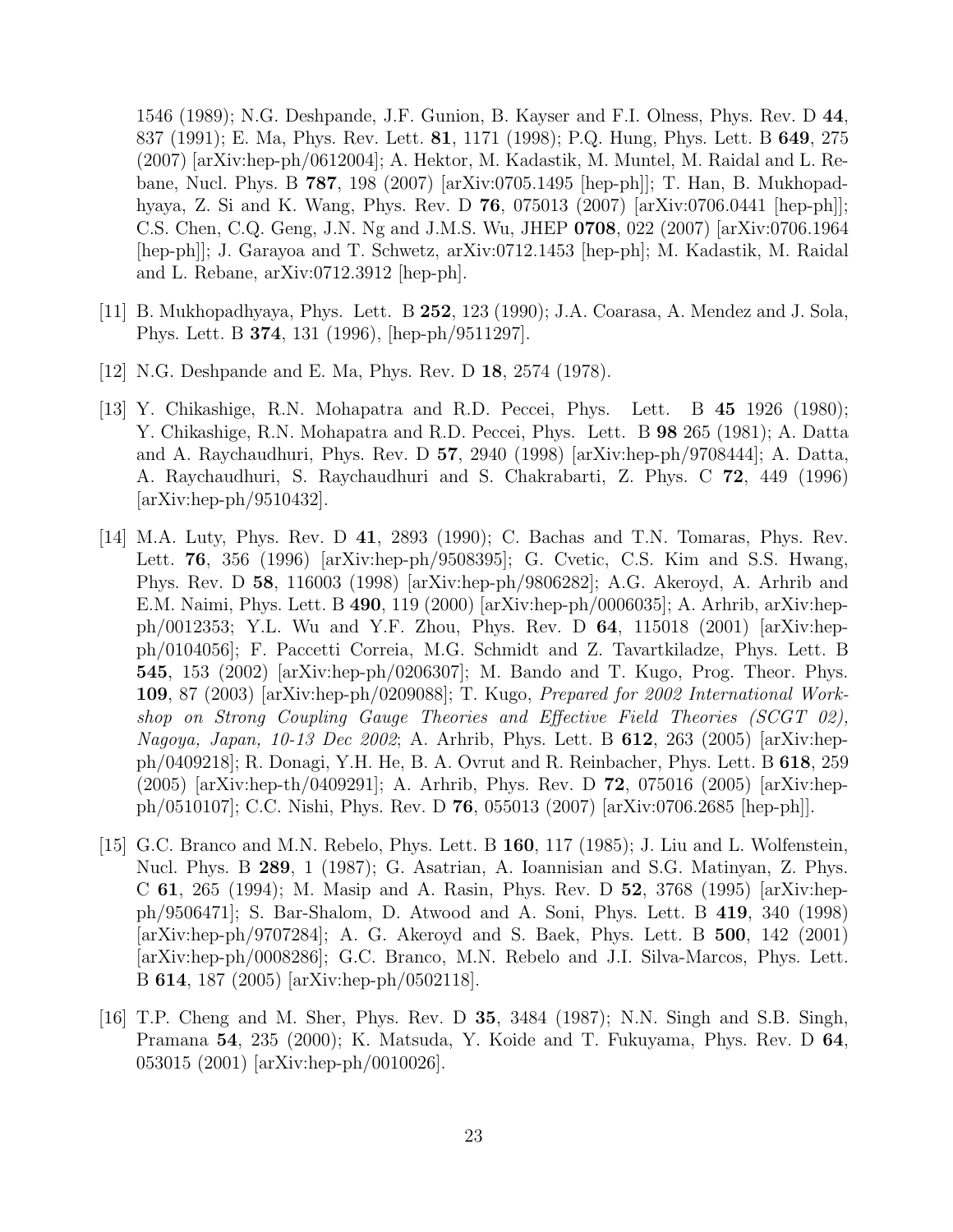- [17] W. Hollik, Z. Phys. C 37, 569 (1988); A.G. Akeroyd, arXiv:hep-ph/9509203; A.G. Akeroyd and W.J. Stirling, Nucl. Phys. B  $447$ , 3 (1995); K. Ackerstaff *et al.* [OPAL Collaboration], Eur. Phys. J. C 5, 19 (1998) [arXiv:hep-ex/9803019]; A.G. Akeroyd, A. Arhrib and M. Capdequi Peyranere, Mod. Phys. Lett. A 14, 2093 (1999) [Erratum-ibid. A 17, 373 (2002)] [arXiv:hep-ph/9907542]; A.G. Akeroyd, A. Arhrib and C. Dove, Phys. Rev. D 61, 071702 (2000) [arXiv:hep-ph/9910287]; R. A. Alanakyan, arXiv:hep-ph/0107092; V.V. Braguta, A.A. Likhoded and A.E. Chalov, arXiv:hep-ph/0105111; E. Locci, Prepared for 9th International Conference on Supersymmetry and Unification of Fundamental Interactions (SUSY01), Dubna, Russia, 11-17 Jun 2001.
- [18] A. Masiero, D.V. Nanopoulos, K. Tamvakis and T. Yanagida, Phys. Lett. B 115, 380 (1982); A. Djouadi, J.L. Kneur and G. Moultaka, Phys. Lett. B 242, 265 (1990); E. Ma and D. Ng, Phys. Rev. D 49, 6164 (1994) [arXiv:hep-ph/9305230]; T. Yanagida, Phys. Lett. B 344, 211 (1995) [arXiv:hep-ph/9409329]; T. Hotta, K.I. Izawa and T. Yanagida, Phys. Rev. D 53, 3913 (1996) [arXiv:hep-ph/9509201].
- [19] R.N. Mohapatra and J.C. Pati, Phys. Rev. D 11, 566 (1975); G. Senjanovic and R.N. Mohapatra, Phys. Rev. D 12, 1502 (1975); T.P. Cheng and L.-F. Li, Phys. Rev. D 22, 2860 (1980); R.N. Mohapatra and G. Senjanovic, Phys. Rev. Lett. 44, 912 (1980); R.N. Mohapatra and G. Senjanovic, Phys. Rev. D 23, 165 (1981); C.S. Aulakh, A. Melfo and G. Senjanovic, Phys. Rev. D 57, 4174 (1998) [hep-ph/9707256]; A. Datta and A. Raychaudhuri, Phys. Rev. D 62, 055002 (2000) [arXiv:hep-ph/9905421].
- [20] I. Simonsen, arXiv:hep-ph/9506369; R. Kuchimanchi, Phys. Rev. Lett. 76, 3486 (1996); R.N. Mohapatra and A. Rasin, Phys. Rev. Lett. 76, 3490 (1996), Phys. Rev. D 54, 5835 (1996); R.N. Mohapatra and A. Rasin, Nucl. Phys. Proc. Suppl. 52A, 182 (1997); R.N. Mohapatra, A. Rasin and G. Senjanovic, Phys. Rev. Lett. **79**, 4744 (1997); [hep-ph/9707281]; Z. Chacko and R.N. Mohapatra, Phys. Rev. D 58, 015003 (1998); K. Huitu, P.N. Pandita and K. Puolamaki, arXiv:hep-ph/9910504; R.N. Mohapatra, Pramana 55, 289 (2000).
- [21] H. Georgi and M. Machacek, Nucl. Phys. B 262, 463 (1985); M.S. Chanowitz and M. Golden, Phys. Lett. B 165, 105 (1985); P. Bamert and Z. Kunszt, Phys. Lett. B 306, 335 (1993), [hep-ph/9303239].
- [22] G. Abbiendi *et al.* (OPAL Collaboration), Phys. Lett. B  $526$ ,  $221$  (2002), [hep-ex/0111059]; J. Abdallah et al. (DELPHI Collaboration), Phys. Lett. B 552, 127 (2003), [hep- $\exp(0303026)$ ; P. Achard *et al.* (L3 Collaboration), Phys. Lett. B 576, 18 (2003), [hep $ex/0309076$ .
- [23] V.M. Abazov et al. (D0 Collaboration), Phys. Rev. Lett.  $93, 141801$  (2004), [hepex/0404015]; D. Acosta *et al.* (CDF Collaboration), Phys. Rev. Lett. **93**, 221802 (2004), [hep-ex/0406073]; D. Acosta et al. (CDF Collaboration), Phys. Rev. Lett. 95, 071801 (2005), [hep-ex/0503004].
- [24] J.F. Gunion, Int. J. Mod. Phys. A11, 1551 (1996), [hep-ph/9510350]; G. Barenboim, K. Huitu, J. Maalampi and M. Raidal, Phys. Lett. B 394, 132 (1997), [hep-ph/9611362];